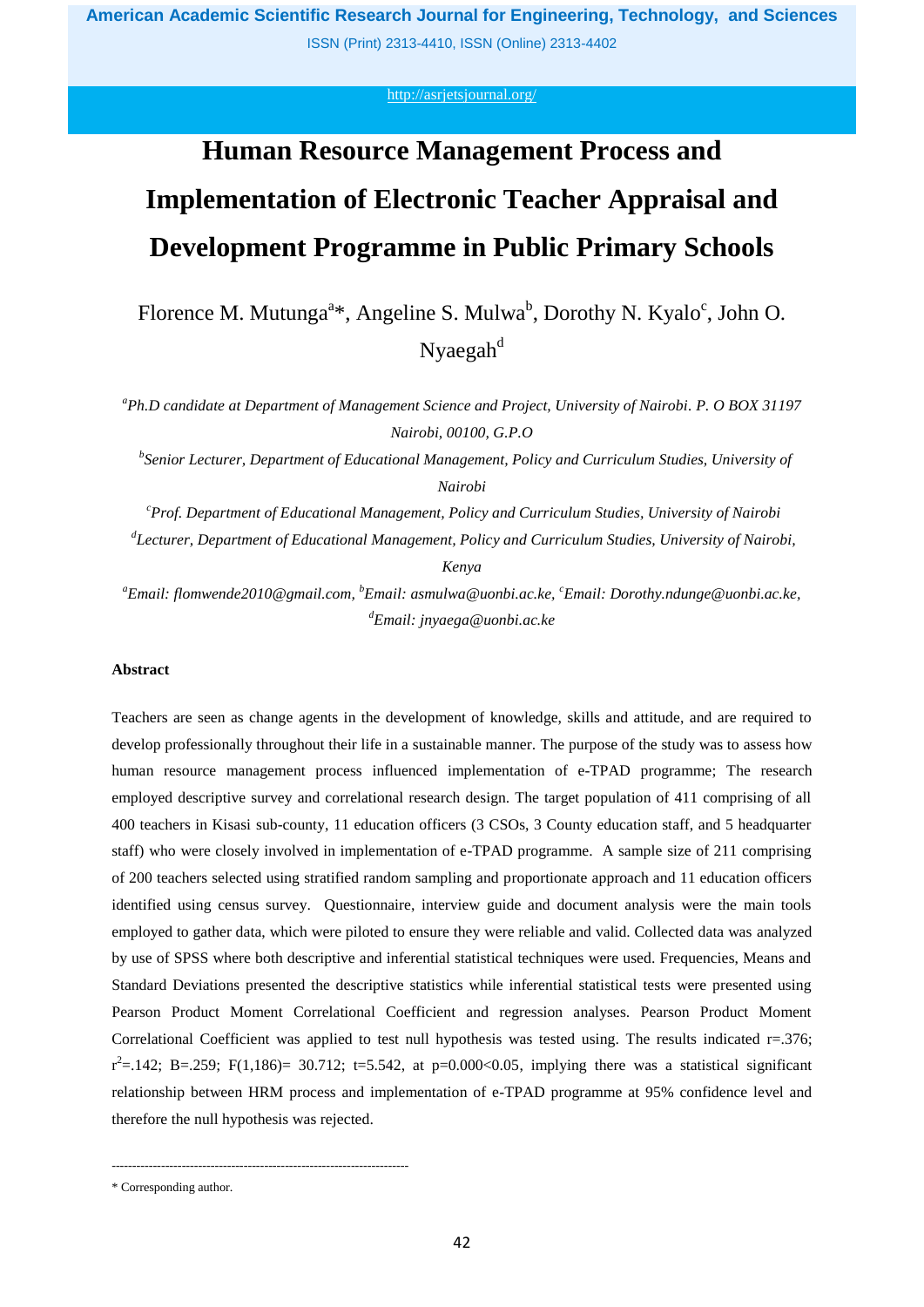Based on the findings it is therefore recommended that, for implementation to be fast tracked and succeed, proper human resource management planning, acquisition and well team management should be considered at the initial stages of the project.

*Keywords:* Human resource management planning; human resource acquisition; human resource management; implementation of e-TPAD programme.

# **1. Introduction**

Teachers act as facilitators in preparing the learners for different responsibilities and up lifters of new technological advancements. According to [1] teachers are referred as change agents in the development of knowledge, skill, attitude who should develop professionally throughout their life in sustainable way and therefore, their performance need to be evaluated continuously. Human resource management process addresses how the project personnel and other interested parties were appointed and involved in the implementation of different tasks and activities in the project. Project human resource management is important at the initial stages of the project. Project success is associated with good project organizational planning, where identification, documentation and assigning roles and responsibilities to the project human resource as well as identifying clear reporting relationships [2]. Effective project management practices are essential for a project's success. Acquiring qualified project team ensures successful project completion, although the team must be guided by a qualified quality project manager, who plays a crucial part in project management [3]. The project managers are responsible for overall success of project within the limits of cost, quality, schedule, and satisfying the requisite safety requirements. A project manager as suggested by [3] utilizes relevant instruments, skills and techniques to control various project processes. Staff acquisition is important element in project human resource management planning as it is the process where qualified teams were identified. It involves acquiring the human resources required (individuals or groups), allocating them to specific activities of the project. In some cases, the required resources may not be available, and therefore remains the responsibility of project team to certify that the available resources will meet project requirements.

# *1.1. Purpose of the Study*

The purpose of the study was to investigate the influence of human resource management process on implementation of e-TPAD programme in public primary schools in Kitui County, Kenya.

# *1.2. Research Objective of the Study*

The research objective was to assess how human resource management process influenced implementation of e-TPAD programme in public primary schools in Kitui County, Kenya.

# *1.3. Research Hypothesis Testing*

The study has tested the following research hypothesis;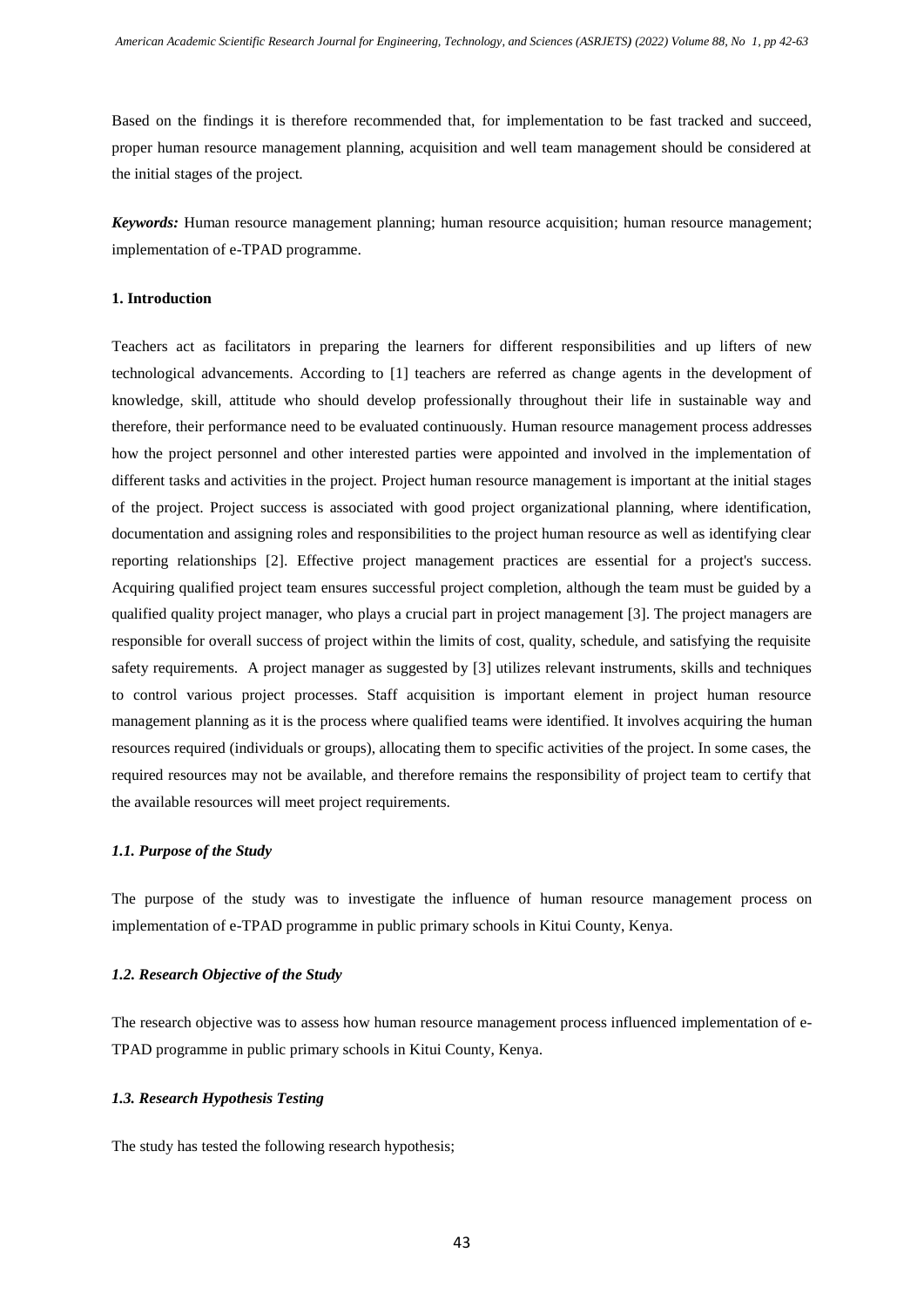H0: Human resource management process has no significant relationship with the implementation of electronic teacher performance appraisal and development programme in public primary schools in Kitui County, Kenya.

H $\cdot$ : Human resource management process has a significant relationship with the implementation of electronic teacher performance appraisal and development programme in public primary schools in Kitui County, Kenya.

# *1.4. Significance of the Study*

The research study findings would be of importance to various people, firms both in private and public organizations. Academicians and students intending to do further investigations on the title would make use of literature reviewed for identification of gaps. The study would assist in developing existing policy frameworks for project procedures, project management and performance mapping for initiated project. The findings would also help the government management teams especially policy makers and various project committee members tasked with the planning, implementation and management of projects to ensure human resource management process is carried out in a manner that all elements of human resource management are factored well prior to commencement of project implementation. The study findings would have practical effects for the Ministry of Education, planners and policy makers, in their endeavor to implement innovative technology projects in the management of public learning institutions, as they are the project initiators after signing a contract with donors and receiving funds, to ensure human resource management process is handled in a manner that the right project personnel have been identified and that their roles and responsibilities are well elaborated to ensure the projects are implemented smoothly. The study findings would also be chosen by donors and managers of nongovernmental organizations in enhancing capacity building at all levels in the education structure to ensure easy and successful execution of donor funded projects in Kenya.

#### *1.5. Statement of the Problem*

To enhance quality education, reliable, up to date and complete data is required to enable policy makers come up with quality decisions [4]. This has been a challenge in Kenya, due to the delays in the collection of reliable, up-to-date and complete data from the schools, which informs enrolment, teacher establishment with their current workload and performance of students in their examinations. Global partnership in education has been supporting Kenya's education sector through various primary education development programs since 1998. The current one being PRIEDE programs where one of its main focus was to support planning, accountability and decision making especially the country's effort to adapt new technologies to empower the data collection for the decision making and education planning. Electronic Teacher performance appraisal and development (e-TPAD programme) was one of the programmes supported and it aimed to ensure all teachers uploads their appraisals, self-assess and finally gets assessed by their supervisors online. The Ministry of education therefore uses the uploaded appraisal data to analyze and identify teacher's performance gaps and take appropriate actions. Electronic teacher performance appraisal and development is one of the innovative technology programme under PRIEDE program whose main focus is to improve areas in planning, accountability and decision making. It supports the country's effort to adapt new technologies to reinforce the data collection for the education planning and decision making through uploading real time appraisals, where teaching standards achievements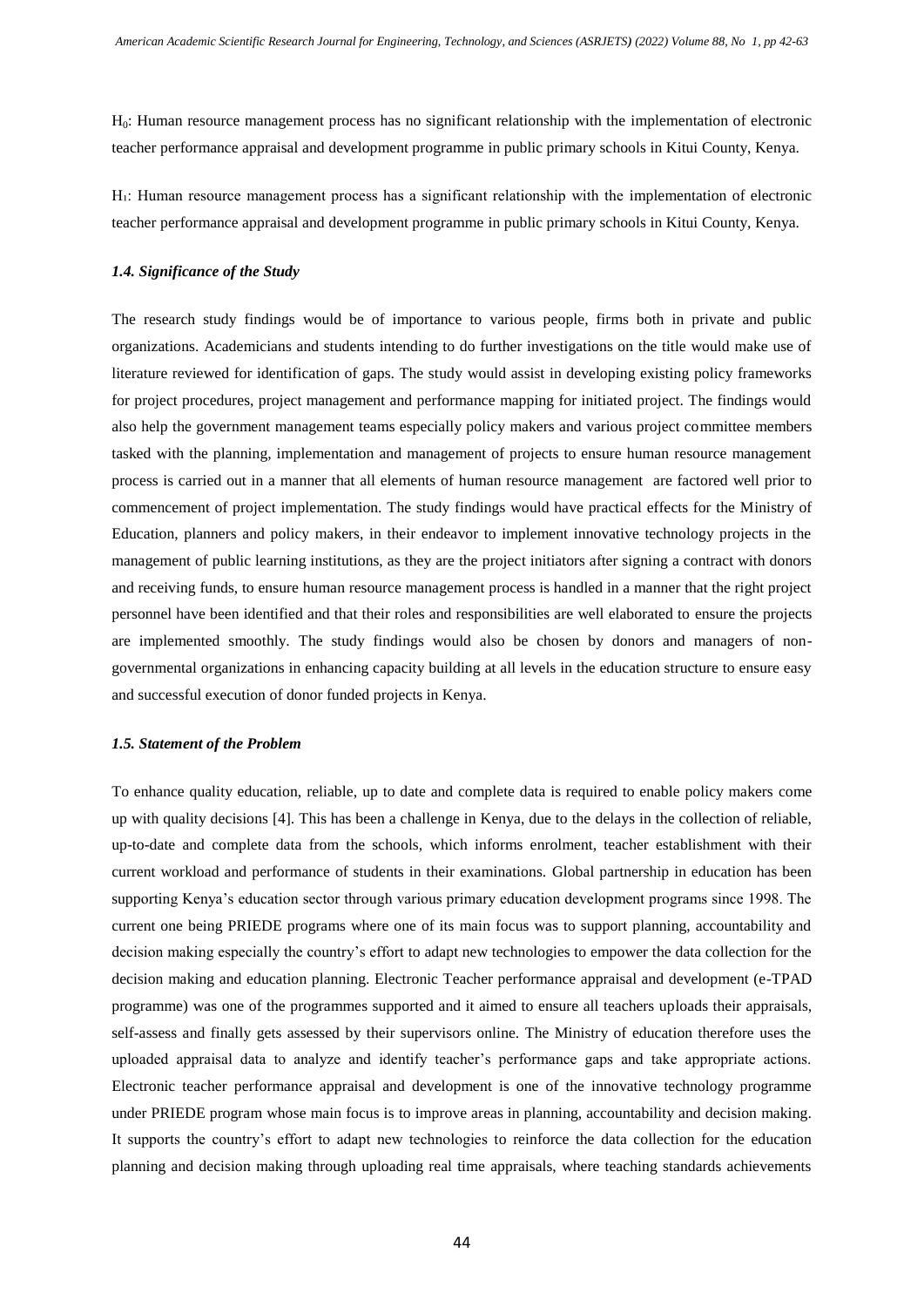and individual performance gaps are addressed. Teacher performance appraisal started in the year 2013 for all teachers, where all teachers were supplied with appraisal tools to complete, be appraised and returned back to headquarters for capture and analysis. The initiative aimed at developing a performance oriented culture in learning institutions to improve efficiency and effectiveness in teaching [5]. According to TSC code of regulations, 2015, the appraisal system aimed at strengthening supervisors and continuously monitors teachers' performance in curriculum implementation. Implementation of electronic teacher performance appraisal and development programme in public Primary Schools has been delayed (PRIEDE implementation report for June 2018). The report stated that e-TPAD programme had been delayed with 92% of the teachers being appraised manually, which implies that only 8% of the teacher's appraisals were uploaded online. This low percentage prompted an investigation on the project initiation processes especially to assess how human resource management process specifically human resource management planning, acquisition of the project team and management of the project team influenced implementation of e-TPAD programme in public primary schools.

#### *1.6. Limitations of the Study*

The area where the research was undertaken had a number of limitations. Kisasi Sub-county has a geographical challenge and public primary schools are scattered across the sub-county where the distances between schools was a challenge. This was addressed by facilitating the research assistants to use motorbikes to access the schools with ease. Some respondents feared giving the right information thinking that the researcher was on a fault finding mission. The researcher addressed this by informing them that the research was merely for academic purposes and that the data confidentiality would be considered. Some respondents were unfamiliar with research processes and it was their first time to respond to research questions. This was addressed by hiring research assistants to work closely with them and assist where necessary. The nature and kind of information the study was seeking on e-readiness which was sensitive for some respondents feared to disclose due to the security of the facilities in their schools. This was addressed by explaining to respondents that the research was for academic purpose only and that the information will be handled with confidence.

# **2. Literature Review**

# *2.1. Human Resource Management and implementation of e-TPAD in Public Primary Schools*

Human Resource Management is the process which involves appointing and developing employees among other processes to become more helpful in the organization. In regard to project, it is the process of performing job analyses, development of personnel needs, employing the qualified people for the job, adapting and training, administration of wages, provision of reimbursements and incentives, assessing performance, resolving differences, and collaborating with all cadres of employees [6]. Despite the importance of human resource to business, little research focusing on project team administration in capital projects has been done, therefore making project managers indecisive on the key human forces of capital project success [7]. In their study on project success and project team management from capital projects in the Australian process industries, they investigated practical research of 56 newly completed capital teams processes. They revealed that structure, virtual office usage and project team efficacy, are the greatest predictors of project efficiency. They further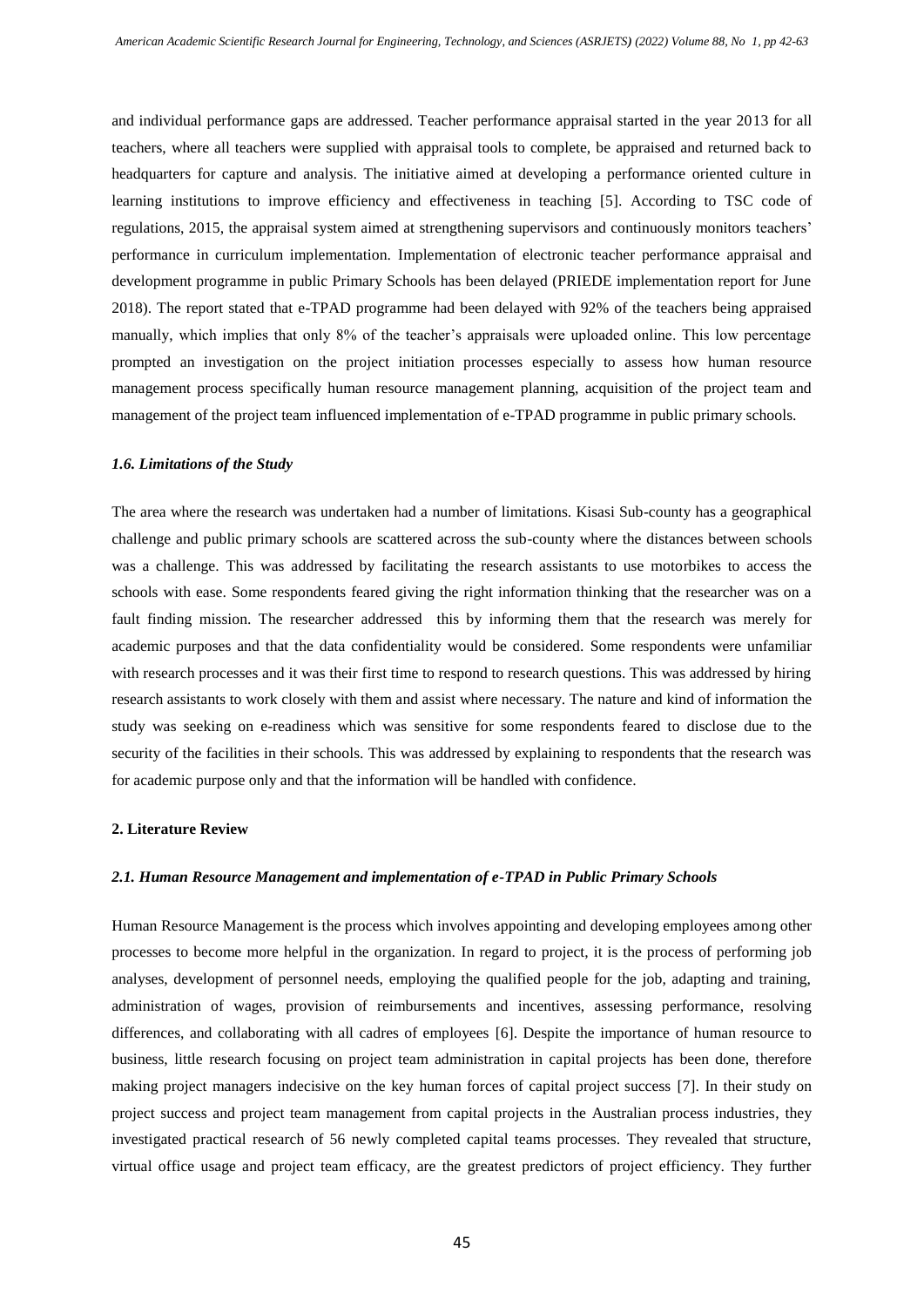noted that continuity of project leadership and incentives given to project manager are very key to project implementation. However, this was supported by [3] who mentioned that thorough and clear project formulation processes influence the project implementation. Though the study was practical in nature, the investments were in construction not in IT related like e-TPAD programme, and the same could be applied to the programme. Effective project management recommends nine knowledge areas of project success which includes; administration of project communication, cost, time, risks, scope, HR, quality, procurement and incorporation of all the areas stated throughout the project's life cycle [8]. This was not the case for all projects, as competent and determined individuals were required to control all these elements in order for the project to complete on time, within budget, and scope. The existing source affirms cost, quality, scope and time as limitations for project's realization, while risk, communication management, human resource and procurement are declared as backing functions. A study done by [9] on the impact of human resource performance management on project outcome in Pakistan showed that product of project is linked with the quality of performance monitoring by the project manager. This argument is also supported by [10] in their study on human resource role in project success in project oriented organizations, they argued that employee recruitment and selection and employees' performance and appraisal are key factors in project success. However, it should be noted that human resource management process cuts across in almost all projects as it is an important resource worth of investment in projects implementation such as e-TPAD programme. HRM has become the primary and fundamental approach of management. Explicit values, precise standards and execution of particular practices have become the crucial fields of HRM. Studies indicate that the human resource management practices effectiveness influences the firm's achievement. A number of researchers established that investing on human resource management process helps in achieving better results of firms' goals [10]. This was supported by [11], in their study on Impact of HRM on project conclusion in Pakistan, where they 70 heterogeneous projects in IT from different software houses, using stratified sampling technique. Their results indicated that the achievement of a firm is associated with the dedication of its employees. They further argued that HRM is seen as an useful resource in ensuring presence of an agreed structure within the framework of organization for suitable factors like selection and recruitment, development and capacity building, performance evaluation, career growth system, compensation system and employee involvement. This call for firms to not only concentrate on recruitment, development, career growth of their employees, but invest heavily on performance evaluation in order to improve their efficiency and effectiveness in production. A Project Manager strategies and administers the project with a business-mined approach, ensuring that the project target and objectives are fulfilled [3]. In his study on project manager role in improving the project implementation and performance in India, he asserted that project manager performs on behalf of the Project Sponsor. The project manager is the one accountable for planning and scheduling project activities and administration of project execution on daily basis. The study further added that project manager is the person with highest accountability for the firm's success and he gets authority from the sponsor and performs a central role in all stages of the project's life cycle. A project manager is tasked to recruit effective participants in the project, design a framework for the project's tasks, retain the project vision clear, coordinate project tasks, discuss with project steering committee and with the sponsor on project matters, arbitrate project conflicts, detect needed resources, set targets, manage the financial plan; ensure that every person contributes and benefits; track the progress of work and guarantee that project goals are provided on time and on budget.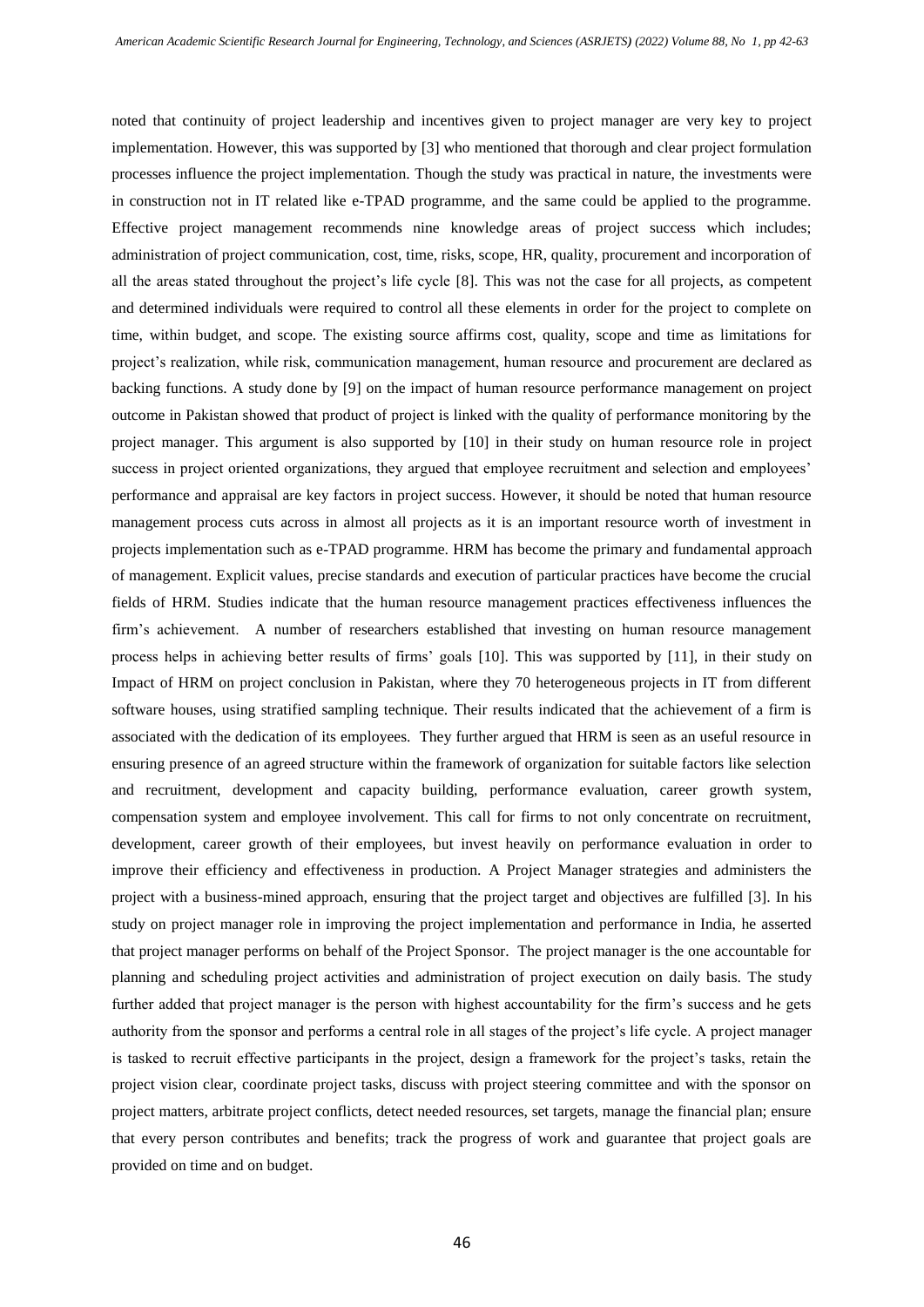IT settings today need the project manager to acquire extra abilities in addition to technical skills, like leadership and communication [8]. In their study on IT project managers' competencies and IT project implementation in Brazil, argued that team administration, knowledge of business domain, communication skills and project administration are the most relevant competencies of IT managers which influences project implementation and therefore performance. This was backed by [12], where they maintained that IT environment is demanding, challenging and vibrant and their managers are obligatory to transact with users, expertise, and miscommunication and work stress often. Therefore, they need to acquire an expanded range of abilities in order to perform.

# *2.2. Theoretical Framework*

The study adopted Stakeholders' theory projected by Freeman in 1984, as it expounds on how stakeholders are identified, understood and managed by the project managers to guarantee there is smooth running and sustainability of project. The theory stipulates that a stakeholder could be an individual or a collection of people who could affect or be affected by the achievements of project deliverables in an organization. Further, the theory is grounded on the notion that projects could only be considered successful when they deliver value to the majority of their stakeholders. Patton (2008) explained that the stakeholder model requires that all individuals or groups with genuine interests taking part in an enterprise aims to obtain benefits.

In relation to the study, stakeholder theory is applicable as the e-TPAD programme has various stakeholders whose roles and responsibilities are distinct and they are all benefit differently on the achievements of the project. The stakeholders in this study will include; donors, who are the facilitators of the project in terms of funding; MoE, TSC, county staff, and CSOs who benefit in the data analysis to come up with the informed decisions in the performance of teachers in the delivery of quality education to learners. The e-TPAD programme reports enable the government stakeholders to identify teachers' weaknesses and come up with the development plans to address them so that quality education in the country is maintained. Teachers are the main primary stakeholders, who use e-TPAD programme to set their targets, assess themselves against the set targets and also get assessed by their appraisers to gauge their performance in the delivery of quality education. They benefit in understanding their career weaknesses and areas where they require more career development. Learners and parents as well are key beneficiaries of e-TPAD programme, who benefit directly by acquiring quality education.

# *2.3. Conceptual Framework*

A conceptual framework is a series of interrelated theoretical study concepts that demonstrate the underlying bounding bounds and assumptions of the independent variable(s) leading to one dependent variable, either explicitly or implicitly. It is also a sophisticated formulation of information and mental experiences that connects the theoretical framework theory on which the study is based; conceptual framework fundamentally comprises the operationalization of the theory into the study's dependent variable).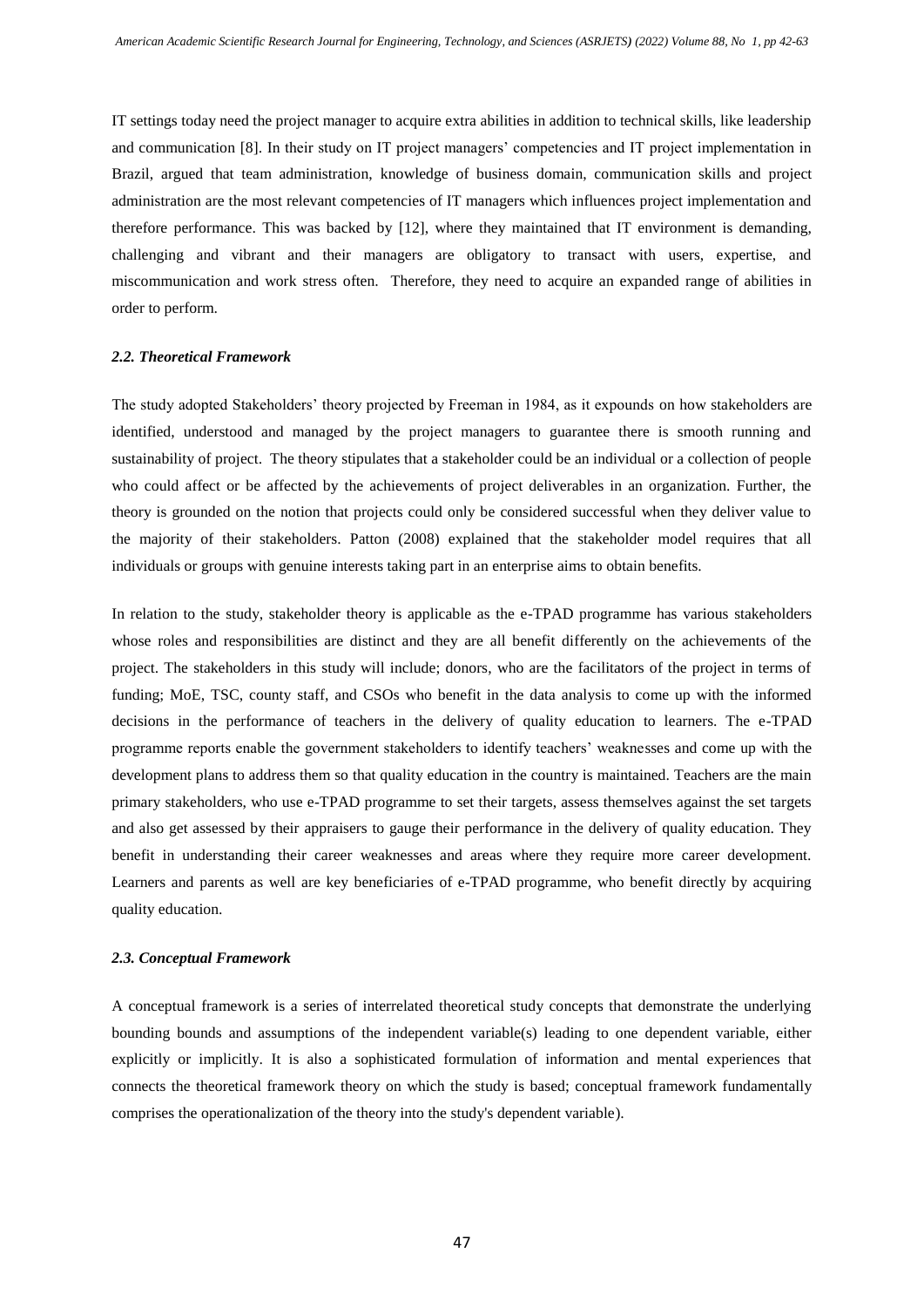

**Figure 1:** Conceptual Framework Diagram**.**

# **3. Research Methodology**

# *3.1. Research Paradigm*

A Paradigm explains how methodology is used. A research can be viewed in the form of three major perspectives; epistemology, ontology and axiology. There are three main paradigms documented in research which include positivism, constructivism and pragmatism. Pragmatism was used guiding the research, as noted by [13] the suitability for a mixed-method research approach, because of its ontological, epistemological, methodological and axiological appropriateness as compared to other paradigms. Pragmatism was also preferred because it accepts that there are different realities in the research world in single and several realities, which are exposes pragmatic inquiry and it's positioning towards solving concrete challenges in the actual world [14]. The study preferred pragmatism as it used a mixed-method research approach, due to its ontological, epistemological, methodological and axiological appropriateness as compared to other paradigms. Pragmatism was also preferred because it accepts that there are different realities in the research world in single and several realities, which exposes pragmatic inquiry and it's positioning towards solving concrete challenges in the actual world [14]. Hence, quantitative aspect was significant to establish the statistical association for project initiation processes, e-readiness and implementation of e-TPAD programme. Further, the qualitative factor was useful in attaining several ideas of the respondents' relation to initiation methods, e-readiness and implementation of e-TPAD programme. Such ideas were important when explaining the statistical correlation, which employed quantitative approach.

# *3.2. Research Design*

This research adopted correlational research and cross-sectional design to examine the influence of project initiation processes, e-readiness for implementation of e-TPAD programme in public primary schools in Kitui County. Descriptive research design sought to describe the existing phenomena associated with the subject population, whereas correlation survey described the relationship of the variables. The study used a mixedmethod approach, whereby inferential, descriptive and qualitative analyses were carried out. Correlations and hierarchical regression modeling was used to identify prediction relationships of variables. The research study approach used was a mixed research approach. Qualitative and quantitative data inquiry was done in a crosssectional manner simultaneously. Descriptive statistics procedure helped the researcher in organizing,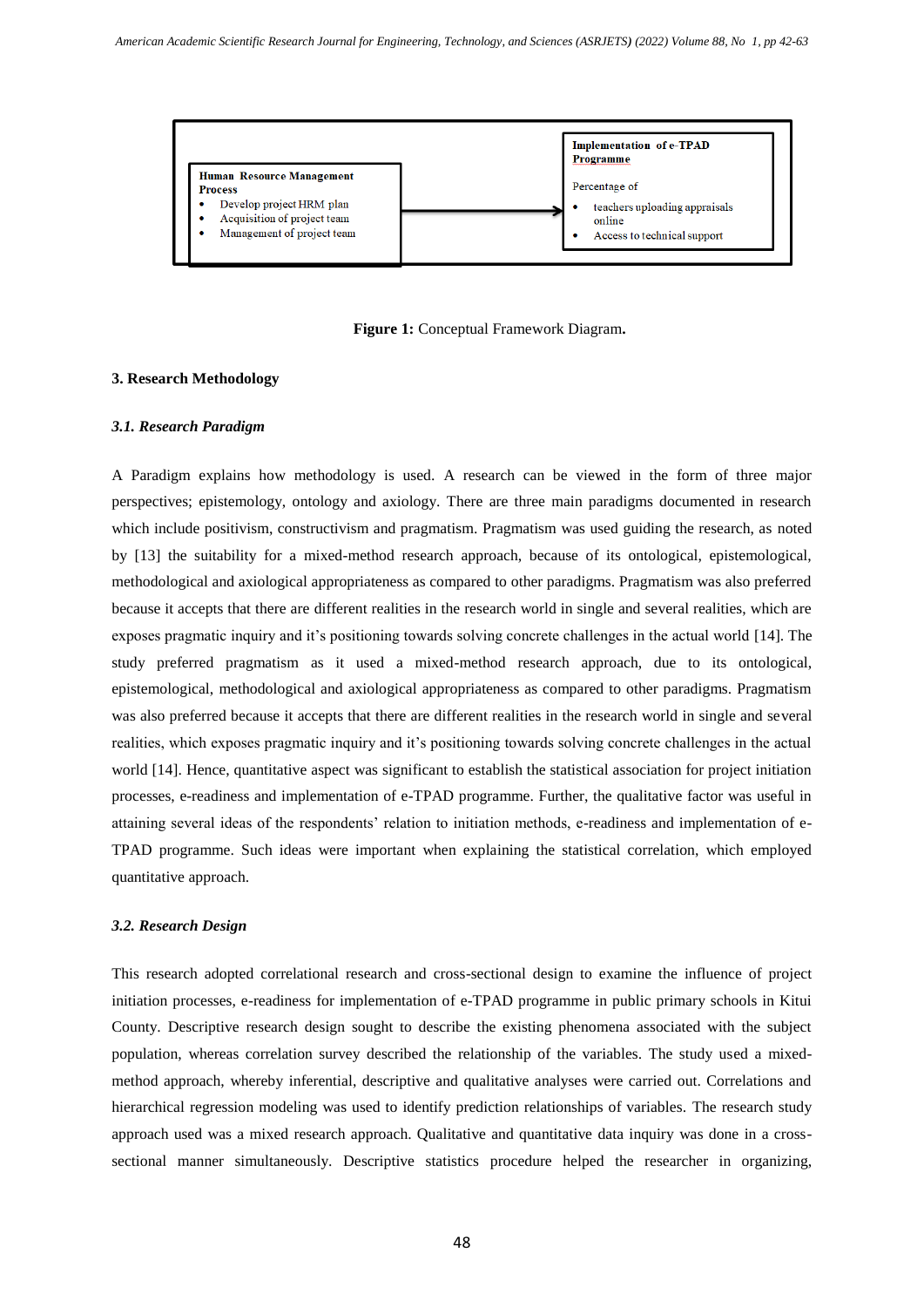interpreting, summarizing, and presenting quantitative information obtained from the observation.

#### *3.3. Respondents*

The research target population was 411 participants; comprising of public primary school teachers in Kisasi subcounty and education officers comprising of Curriculum Support officers; County Education staff and Ministry of Education headquarter staff guided by Yamane's formula (2008). A sample size of 211 respondents was used, whereby 200 teachers were selected out of a population of 400 teachers using stratified random sampling and proportionate approach, while a census approach was used for 11 education officers. A pilot was undertaken to test the validity and reliability of the research tools before embarking on the main data collection.

# *3.4. Data Collection*

Data collection was done using self-administered questionnaires, interview guide and document analysis.

#### *3.5. Data Analysis*

Statistical Package for Social Sciences (version 25) aided data analysis. Both descriptive and inferential data analysis techniques were used whereby descriptive analysis computed the frequencies, means, standard deviation and percentages, while inferential data analysis established the nature and degree of variables association. Pearson's Product Moment correlation coefficient and stepwise regression analysis were employed to determine the type and strength between variables. Out of the 200 surveys, 188 were analyzed in the end. SPSS was used for Likert-type data, the tests of multicollinearity and singularity, homoscedasticity and heteroscedasticity.

The research used regression analysis technique to establish the input of each predictor to the dependent variable [18]. Regression analysis of combined predictors in project initiation processes was done with the dependent variable to establish the combined contribution. The moderating effect of e-readiness on the relationship between project initiation processes and implementation of e-TPAD programme used stepwise regression, where three regression models were built to assess the moderating effect.

#### *3.6. Formulation of Null and Alternative Hypothesis*

Inferential statistics was used in this study to test the null hypothesis which stated that:

H0: Human resource management process has no significant relationship with the implementation of electronic teacher performance appraisal and development programme in public primary schools in Kitui County, Kenya.

H $\cdot$ : Human resource management process has a significant relationship with the implementation of electronic teacher performance appraisal and development programme in public primary schools in Kitui County, Kenya.

Therefore, human resource management process is a function of implementation of e-TPAD programme in public primary schools. Thus,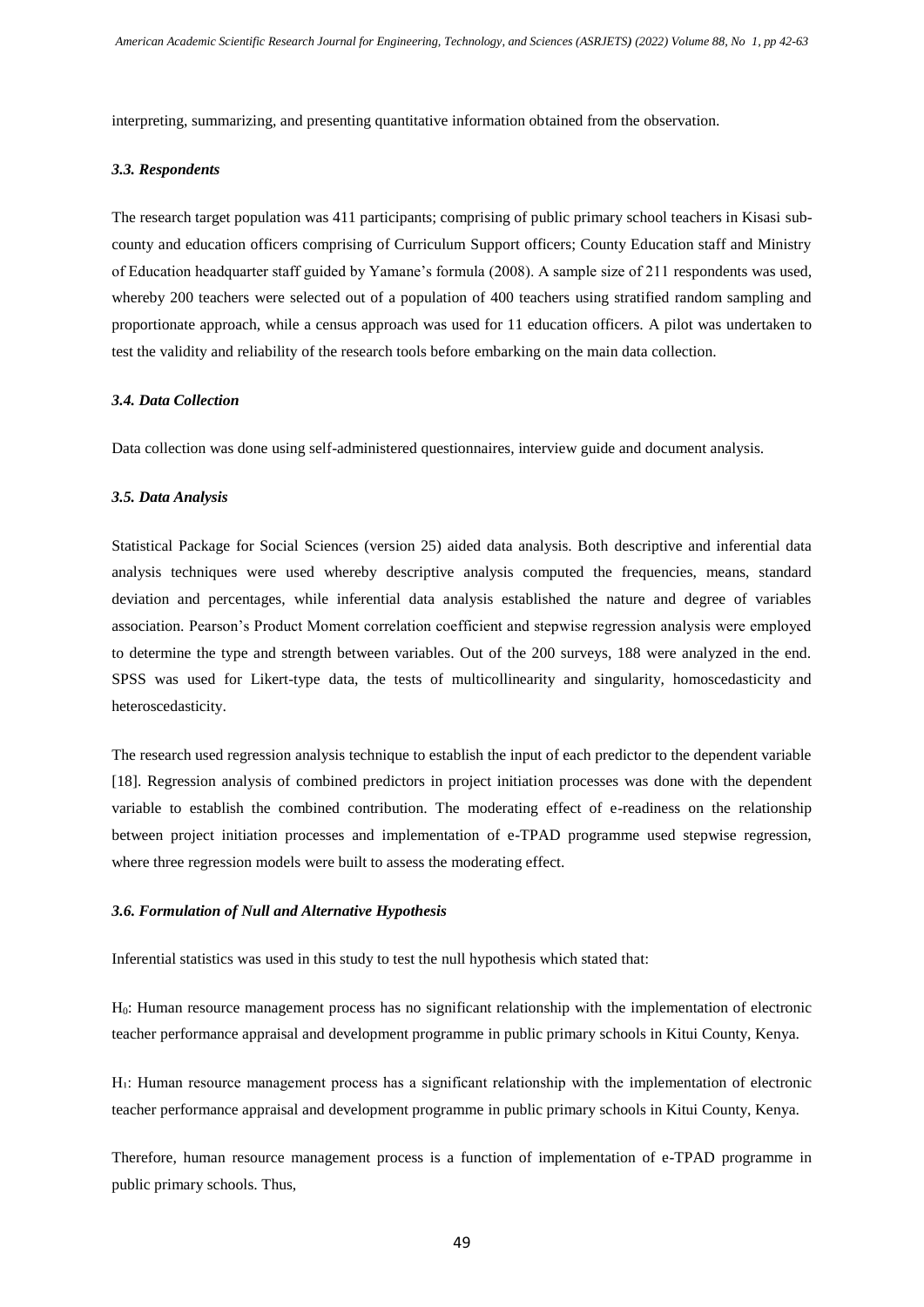#### $Y = a + \beta_i X_i + e$

# *3.7. Ethical considerations*

A letter of introduction and recommendation to carry out the research signed by the University of Nairobi and addressed to the National Commission of Science, Technology (and Innovation (NACOSTI) was issued. The researcher then delivered the letter to the Director at NACOSTI where a letter authoring the researcher to carry out the study was issued. An introduction letter addressed to the participants was written. The participants were assured that purpose of the research was purely academic and that their opinions and views would be kept confidential. In this regard, self-styled names were used to strengthen the confidentiality. This was to make respondents free to participate in the study. They were assured that study findings would only be availed on request. Additionally, the guidelines for data collection were prepared and researcher trained research assistants. Pretesting of the data collection instruments was done and researcher corrected the instruments accordingly to ensure the final data collection instruments were clear to respondents.

#### **4. Results and Discussions**

#### *4.1. Introduction*

The findings of study consisted of data analysis, interpretation, presentation and discussion. Statistical assumptions tests and analysis of Likert-scale data were also included in the findings. The research objective was to assess how human resource management process influenced implementation of e-TPAD programme in public primary schools in Kitui County, Kenya. Response rate, respondents' background information, assumptions made in the study that would lead analysis and explanation of the presented result. Descriptive analysis of the variables data was obtainable first, inferential analysis follows with interpretations of the tendencies noted. Finally, hypotheses testing and discussions were made in relation to the study. The sections were prepared corresponding to research objectives to enable the reader follow the chapter with ease.

# *4.2. Respondent's Return Rate*

This study had a sample size of 211; where by 200 questionnaires were distributed to teachers in public primary schools in Kisasi Sub-county and 11 education staff members were interviewed. The main instrument for gathering data was the questionnaire. The researcher had a meeting with teachers to physically introduce herself, explained the main drive of the research and guaranteed them that the data collected would be treated confidential. All the 11 education staff were interviewed and a total of 188 from the 200 distributed questionnaires were returned indicating a return rate of 94% which was satisfactory for this research. Document analysis guide was employed to gather secondary data, where documents related to the implementation of e-TPAD programme, such as documents related to selection and identification of the project teams, financial analysis, specifications of the hardware and software, plans on system implementation, training, budget plans on recurring expenses were targeted.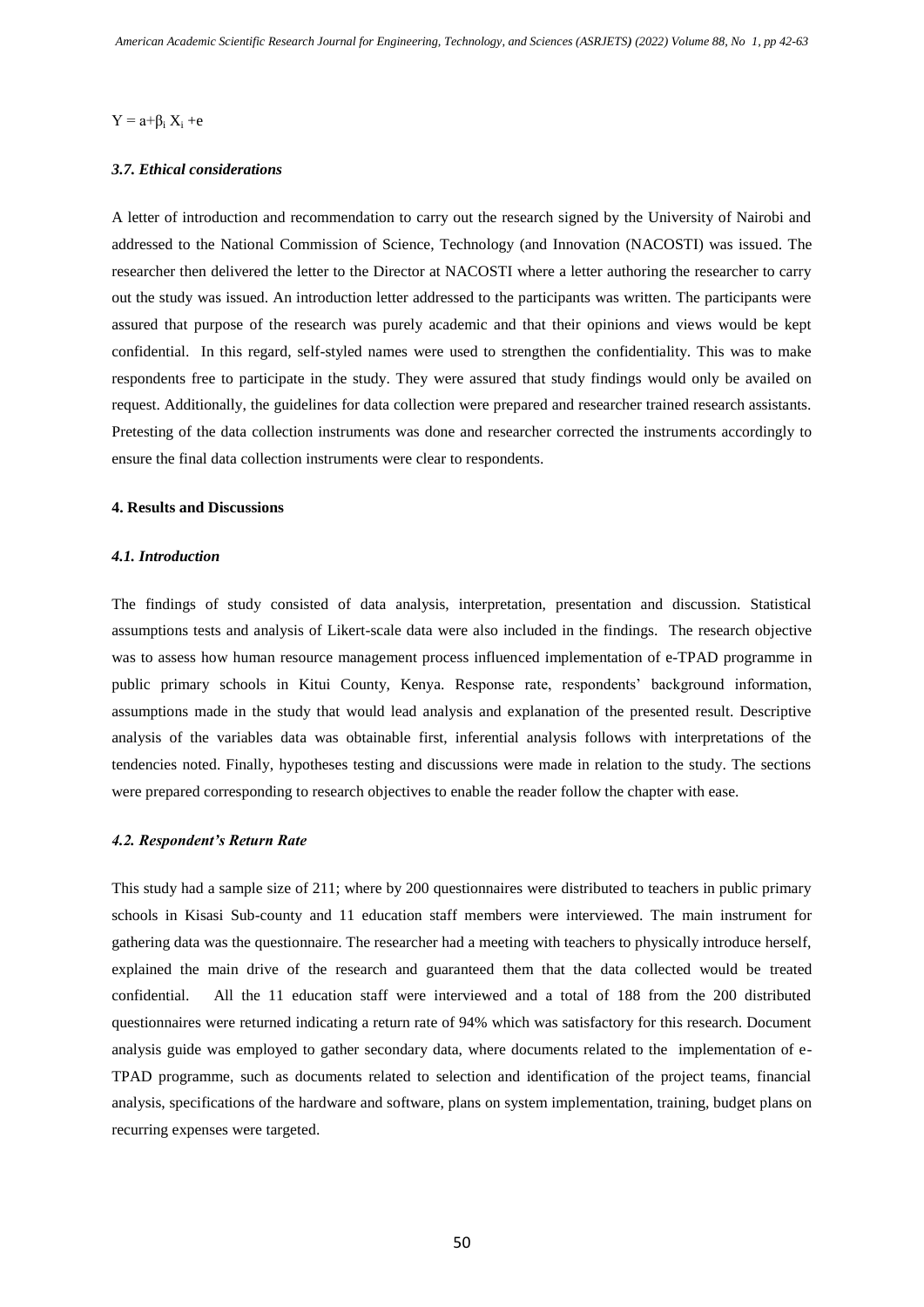# *4.3. Respondents' background Information*

Teachers were the main respondents and the details in the research instruments used in the study informed the background of teachers. The section describes the demographic information of the respondents according to gender, age, level of education, teaching experience, and teacher designation. Demographic information was important to the researcher to understand the characteristics of the respondents to enable appreciation of the roles played by confounding factors related to demographic information other than main factors under investigation. The information helped to check if the respondents were normally distributed or not. A teacher's performance hangs on gender, adequate qualification, experience and preparation whose knowledge and experience could be attained by obtaining extra knowledge that will motivate communication, efficiency teaching and performance of learners.

# *4.3.1. Gender Distribution of Respondents*

The research was focused on checking gender distribution in the teaching profession in public primary schools. The constitution of Kenya 2010 stipulated a third gender rule, whereby in a working environment, either of the gender should reflect at least a third of the total percentage. Analysis of respondent's gender was done and the findings were presented in Table 1.

| Gender       | <b>Frequency</b> | Percentage $(\% )$ |
|--------------|------------------|--------------------|
| Male         | 84               | 44.7               |
| Female       | 104              | 55.3               |
|              |                  |                    |
| <b>Total</b> | 188              | 100.0              |
|              |                  |                    |

#### **Table 1:** Teachers' Gender Distribution.

The findings indicated 104(55.3%) of the respondents were females while 84(44.7%) were males. This was an indication that the teaching profession in primary schools was dominated by female teachers. Teaching is a profession is highly feminized worldwide. This could be because; socially female teachers consider teaching as an extension of their domestic role.

## *4.3.2. Age of Respondents*

Age distributions in a research inform the maturity of the respondents taking part in the study. The respondent's age was examined by frequencies and percentage. The results were therefore presented in Table 2.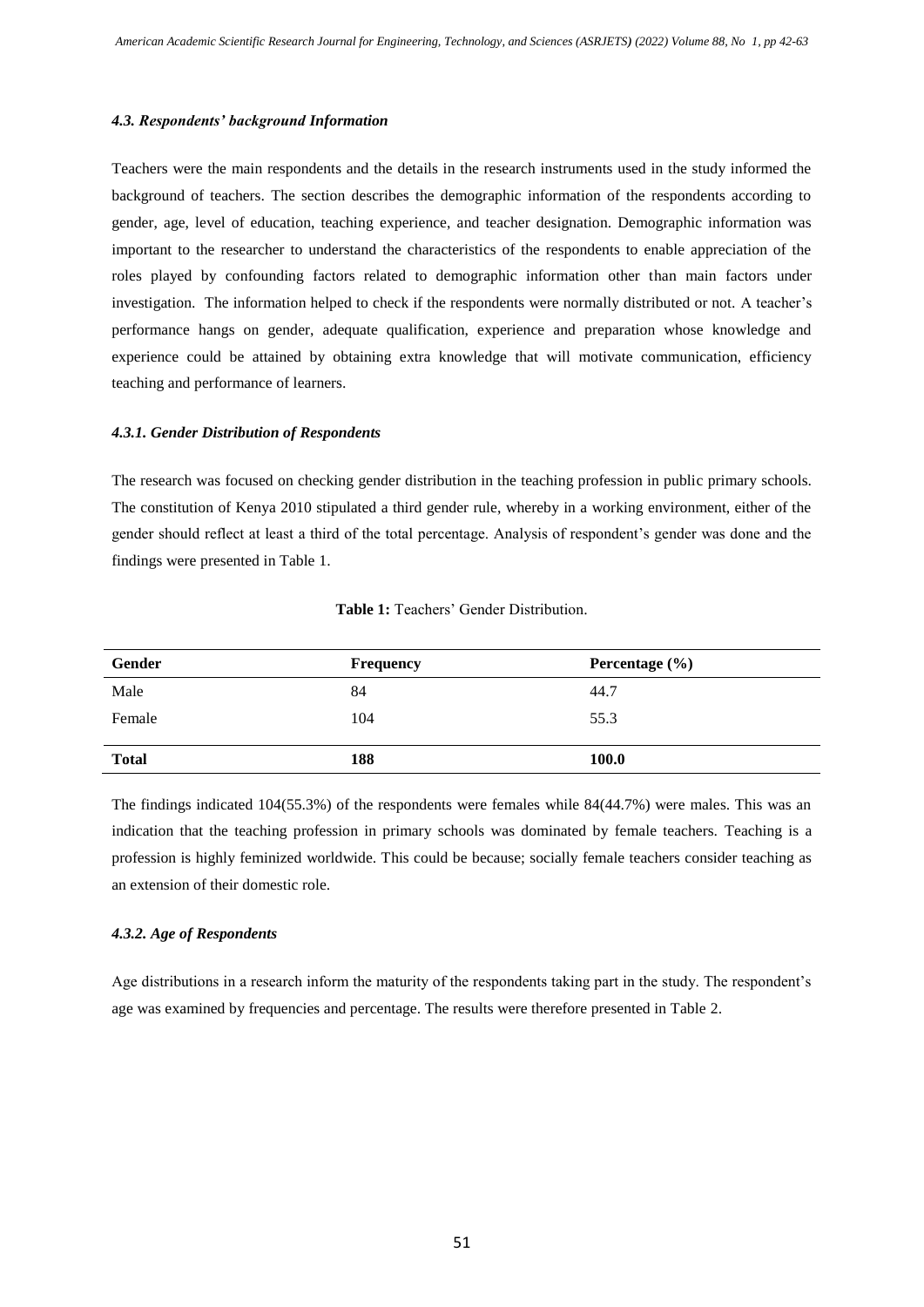| Age of Respondent (Years) | <b>Frequency</b> | Percentage $(\% )$ |  |  |  |
|---------------------------|------------------|--------------------|--|--|--|
| Below 30                  | 12               | 6.4                |  |  |  |
| 30-40                     | 83               | 44.1               |  |  |  |
| $41 - 50$                 | 27               | 14.4               |  |  |  |
| Above 50                  | 66               | 35.1               |  |  |  |
| <b>Total</b>              | 188              | <b>100.0</b>       |  |  |  |

# **Table 2:** Teachers' Age Distribution**.**

Age distribution findings indicated that 12(6.4%) of teachers were below 30 years, 83(44.1%) fell between the age of 30-40 years, 27(14.1%) were within the bracket of 41-50 years and 66(35.1%) were of the age above 50 years. The findings showed teaching profession is dominated by mature qualified professionals, where a high percentage of teachers fell in the digital age and are ICT literate, therefore they able to interact with online services without issues which was an important factor in the implementation of e-TPAD programme. Hence, they could give adequate responses concerning electronic TPAD implementation. Likewise, the age above 50 years was also useful in that they have adequate experience in the implementation of government programs and policies in the education sector.

# *4.3.3. Level of Education of Respondents*

The minimum qualification of a primary school teacher is a PI certificate and teachers are not limited to upgrade their academic levels. Education level was critical in this research to determine whether the implementation of e-TPAD was being handled by qualified teachers or not. The data was analyzed and results are presented in Table 3.

| <b>Level of Education</b> | <b>Frequency</b> | Percentage $(\% )$ |  |  |  |
|---------------------------|------------------|--------------------|--|--|--|
| PhD                       |                  | 5                  |  |  |  |
| <b>Masters</b>            | 5                | 2.7                |  |  |  |
| <b>Bachelors</b>          | 26               | 13.8               |  |  |  |
| Diploma                   | 65               | 34.6               |  |  |  |
| Certificate               | 91               | 48.4               |  |  |  |
| <b>Total</b>              | 188              | <b>100.0</b>       |  |  |  |

#### **Table 3:** Teachers' Level of Education**.**

The findings of the research indicated that respondents were of different level of education, where 91(48.4%) acquired primary certificate, 65(34.6%) have diploma certificate, 26(13.8%) have bachelors, 5(2.7%) have masters, and only 1(0.5%) have PhD. These findings imply that implementation of e-TPAD programme was done by teachers of different academic levels, where majority of them acquired either a certificate or diploma certificates and therefore, had knowledge in implementing the programme.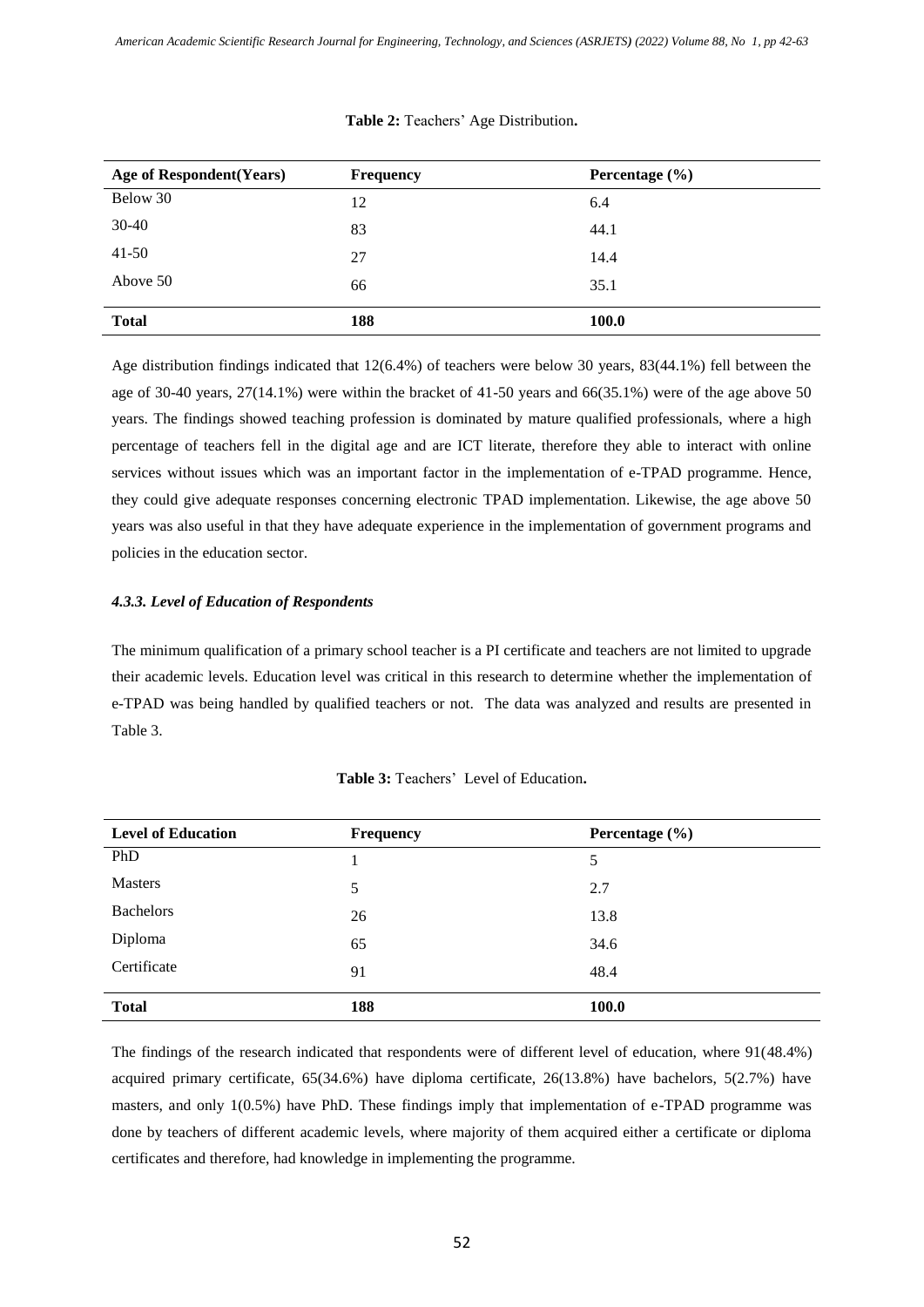#### *4.3.4. Teaching Experience of Respondents*

Teaching experience of teachers was considered vital as it could easily help the teacher state their views and experiences on implementation of e-TPAD programme. The findings in Table 4 indicated that teachers had different teaching experience.

| <b>Teaching Experience (Years)</b> | <b>Frequency</b> | Percentage $(\% )$ |  |  |  |
|------------------------------------|------------------|--------------------|--|--|--|
| Less than 5 years                  | 16               | 8.5                |  |  |  |
| 5-10 years                         | 61               | 32.4               |  |  |  |
| $11-15$ years                      | 25               | 13.3               |  |  |  |
| $16-20$ years                      | 7                | 3.7                |  |  |  |
| Above 20 years                     | 79               | 42.0               |  |  |  |
| <b>Total</b>                       | 188              | 100.0              |  |  |  |

**Table 4:** Teachers' Teaching Experience.

Those teachers who had taught for less than 5 years represented 8.5%, an indication that they could have little knowledge in the implementation of education sector programs and policies. Further, the results showed  $61(32.4%)$  had teaching experience falling between  $5 - 10$  years,  $25(13.3%)$  had taught for years ranging between 11-15 years, only 7(3.7%) had experience ranging between 16-20 years and finally the highest number of teachers had taught for more than 20 years. From the results, it was clear that age of the teachers is related to the teaching experience in that those teachers below 30 years corresponds to the teaching experience of less than 5 years. While those teachers whose age ranges between 30-40 years could be having teaching experience falling in the bracket of either 5-10 years or 11-15 years and they are the majority. Teachers who were above 50 years of age were the ones with the highest number of teaching experience.

# *4.3.5. Designation of Respondents*

Designation of teachers was important as it informs the administrative role a teacher plays in the teaching profession which was an important factor in the implementation of e-TPAD. Teacher appraisal system is structured in a way that teachers were appraised by the administrators in the school. The designation of teachers was adapted to form an appraisal structure within a school, in order to understand who appraises who in implementing e-TPAD programme. The appraisal structure is structured in a way that a head teacher is appraised by CSOs, head teacher appraises deputy head teacher, who in turn appraise senior teacher and finally the senior teacher appraises all other teachers not holding any administrative posts. Respondents' designation was analyzed and findings presented in Table 5.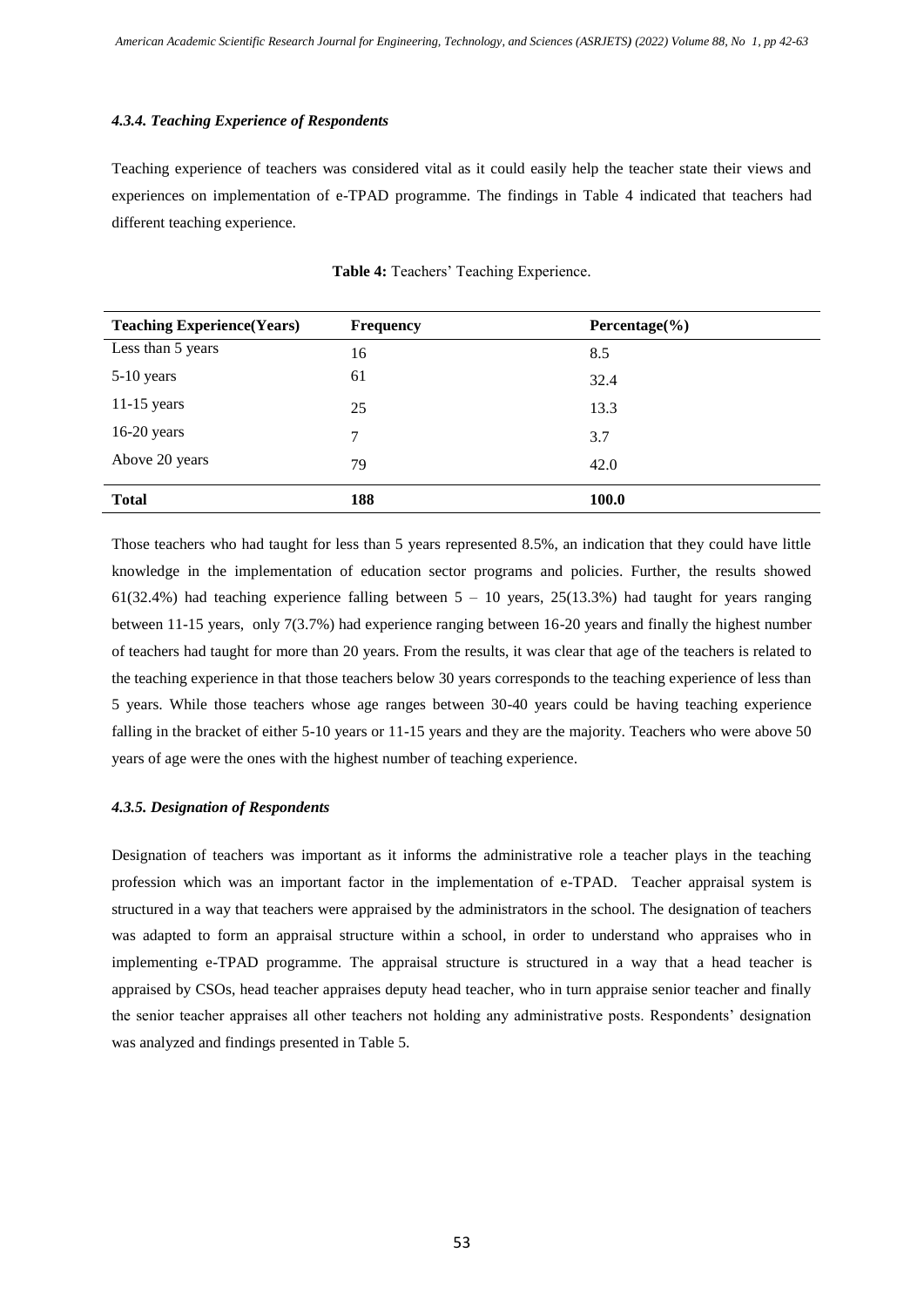| <b>Designation</b>    | <b>Frequency</b> | Percentage $(\% )$ |  |  |  |
|-----------------------|------------------|--------------------|--|--|--|
| <b>Head Teacher</b>   | 19               | 10.1               |  |  |  |
| Deputy Head Teacher   | 16               | 8.5                |  |  |  |
| <b>Senior Teacher</b> | 22               | 11.7               |  |  |  |
| Teacher               | 131              | 69.7               |  |  |  |
|                       |                  |                    |  |  |  |
| <b>Total</b>          | 188              | 100.0              |  |  |  |

#### **Table 5:** Teachers' Designation**.**

The findings in Table 5 indicated that 19(10.1%) were head teachers, 16(8.5%) were deputy head teachers, 22(11.7%) were senior teachers and 131(67.7%) were teachers by designation. This implied that all designations categories in the primary school structure took part in the research and were well represented. As per appraisal structure in the public primary schools, all categories were represented both appraise and appraisers taking part in the implementation of e-TPAD programme.

# **5. Human Resource Management Process and Implementation of e-TPAD Programme in Public Primary Schools**

# *5.1. Descriptive and Inferential Statistical Analysis*

Descriptive and Inferential Statistical Analyses results on human resource management process and implementation of e-TPAD programme were done based on a likert-scale type questions ranging from 1-5 Likert item. Teachers were requested to give their opinion and the outcomes were illustrated in Table 5.1 with a 5-point Likert scale where; SD- Strongly Disagree, D-Disagree, NS- Not Sure, A- Agree and SA- Strongly Agree. The scales were generated by the researcher to aid in the calculation of a composite score from Likert type items data. The composite score were therefore analyzed as an interval measurement scale whereby numerous data analysis measures for interval scale items were applied as follows; strongly Agree (SA) 4.2<SA< 5.0; Agree (A) 3.4<A<4.2; Neutral (N) 2.6<N<3.4; Disagree (D) 1.8<D<2.6; Strongly Disagree (SD) 1.0<SD<1.8 (Carifio and Racco, 2007).

This research pursued to find out the influence of human resource management process on implementation of the e-TPAD programme in public primary schools in Kenya. In this respect, based on reviewed literature of automated systems, the research sought to establish whether development of human resource management plan, acquisition of project team, and management of project team as the main indicators were done.

# *5.1.1. Likert-Type Data Descriptive analysis*

Descriptive analysis of Likert-Type data on human resource management process and implementation of e-TPAD programme in public primary school. The results of the analysis were represented in Table 6: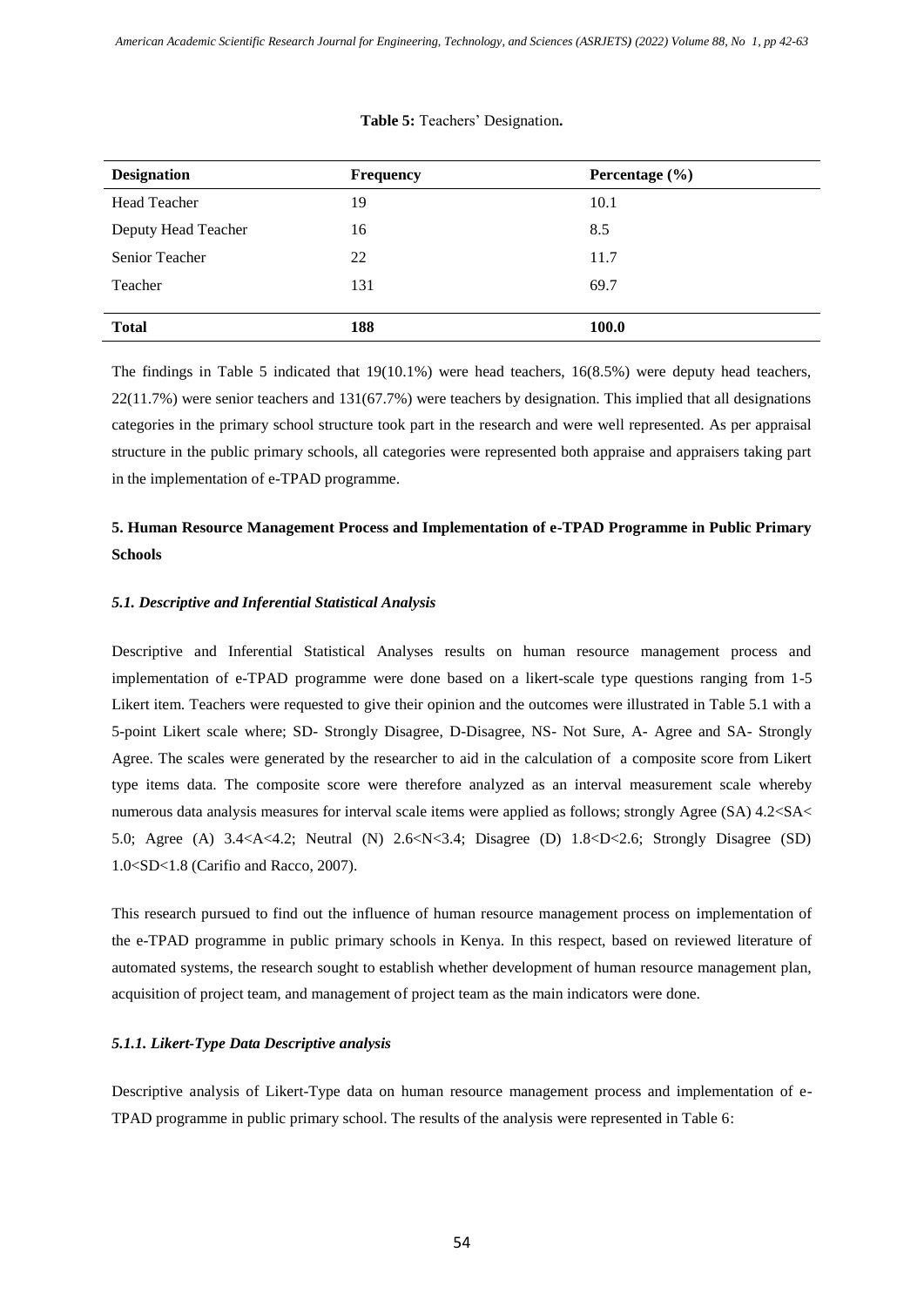| No.             | <b>Statement</b>                                                                                                       | <b>SD</b><br>F            | D<br>F                    | <b>NS</b><br>F            | $\mathbf{A}$<br>$\mathbf{F}$ | <b>SA</b><br>F           | $\mu$ | $\sigma$ |
|-----------------|------------------------------------------------------------------------------------------------------------------------|---------------------------|---------------------------|---------------------------|------------------------------|--------------------------|-------|----------|
|                 |                                                                                                                        | (%)                       | (%)                       | (%)                       | (%)                          | (%)                      |       |          |
|                 | <b>Development of HRM Plan</b>                                                                                         |                           |                           |                           |                              |                          |       |          |
| 1a              | There was an established appraisal<br>structure in our school                                                          | 52<br>(27.7)              | 34<br>(18.1)              | 11<br>(5.9)               | 74<br>(39.4)                 | $\overline{17}$<br>(9.0) | 2.84  | .8115    |
| 1 <sub>b</sub>  | There was an existence of an<br>identified training needs                                                              | $\overline{38}$<br>(20.2) | 54<br>(28.7)              | 30<br>(16.0)              | $\overline{37}$<br>(19.7)    | 29<br>(15.4)             | 2.81  | .8524    |
| $1c$            | There was an existence of clear<br>appraisal reward and recognition<br>procedures                                      | $\overline{62}$<br>(33.0) | $\overline{45}$<br>(23.9) | $\overline{51}$<br>(27.1) | 19<br>(10.1)                 | 11<br>(5.9)              | 2.32  | .8431    |
| 1 <sub>d</sub>  | Acquisition of project team<br>Existence of an established e-<br>TPAD programme committees<br>within the sub-county    | 55<br>(29.3)              | 20<br>(10.6)              | 69<br>(36.7)              | 35<br>(18.6)                 | 9<br>(4.8)               | 2.59  | .8791    |
| 1e              | Existence of a documented clear<br>roles and responsibility for both<br>appraisee and appraiser                        | 40<br>(21.3)              | 30<br>(16.0)              | 28<br>(14.9)              | 75<br>(39.9)                 | 15<br>(8.0)              | 2.97  | .8234    |
| $\overline{1f}$ | Availability of appraisal staffing<br>management plan                                                                  | $\overline{64}$<br>(34.0) | $\overline{50}$<br>(26.6) | $\overline{23}$<br>(12.2) | 45<br>(23.9)                 | 6<br>3.2                 | 2.36  | .8256    |
| 1g              | <b>Management of Project Team</b><br>Assessment structure of e-TPAD<br>system team available                           | 55<br>(29.3)              | 61<br>(32.4)              | 37<br>(29.7)              | 25<br>(13.3)                 | 10<br>(5.3)              | 2.33  | .894     |
| 1 <sub>h</sub>  | Have regular meetings with my<br>appraiser to<br>discuss<br>appraisal<br>feedback reports                              | 60<br>(31.9)              | 33<br>(17.6)              | 22<br>(11.7)              | 59<br>(31.4)                 | 14<br>(7.4)              | 2.65  | .801     |
| $\overline{1i}$ | Performance appraisal feedback<br>was effectively used to review<br>teacher's performance objectives in<br>our school. | 64<br>(34.0)              | 46<br>(24.5)              | 8<br>(4.3)                | $\overline{33}$<br>(17.6)    | 37<br>(19.7)             | 2.64  | .885     |
| $n=188$         | Composite mean $=2.583$                                                                                                |                           |                           |                           |                              |                          |       |          |

# **Table 6:** Descriptive Analysis.

Composite standard deviation=0.8811

Cronbach's Alpha (a) Reliability coefficient =0.733

Table 6 showed a composite mean for human resource management process was 2.583 and standard deviation of .8811. Item 1a sought respondents' opinion on whether there was an established appraisal structure in their schools. The results indicated that 39.4% agreed, while 5.9% were neutral. The item mean was 2.84 and standard deviation was .8115. the item mean was greater than the composite mean implying that existence of an established appraisal structure in the schools had an influence on the implementation of e-TPAD programme in public primary schools. Further, item 1b sought to establish whether there was an existence of identified training needs. The results reviewed that 48.9% of the respondents disagreed while 16.0% were neutral and the mean was 2.81and standard deviation was .8524. the item mean was greater than the composite mean an indication that the existence of identified training needs had an influence on implementation of e-TPAD programme in public primary schools. Consequently, item 1c aimed to establish whether there was an existence of clear appraisal reward and recognition procedures. The results reviewed that 33.0% of respondents disagreed while 27.1% were neutral. The item mean was 2.32 and standard deviation was .8431, which was less than the composite mean implying that existence of clear appraisal reward and recognition procedures had no influence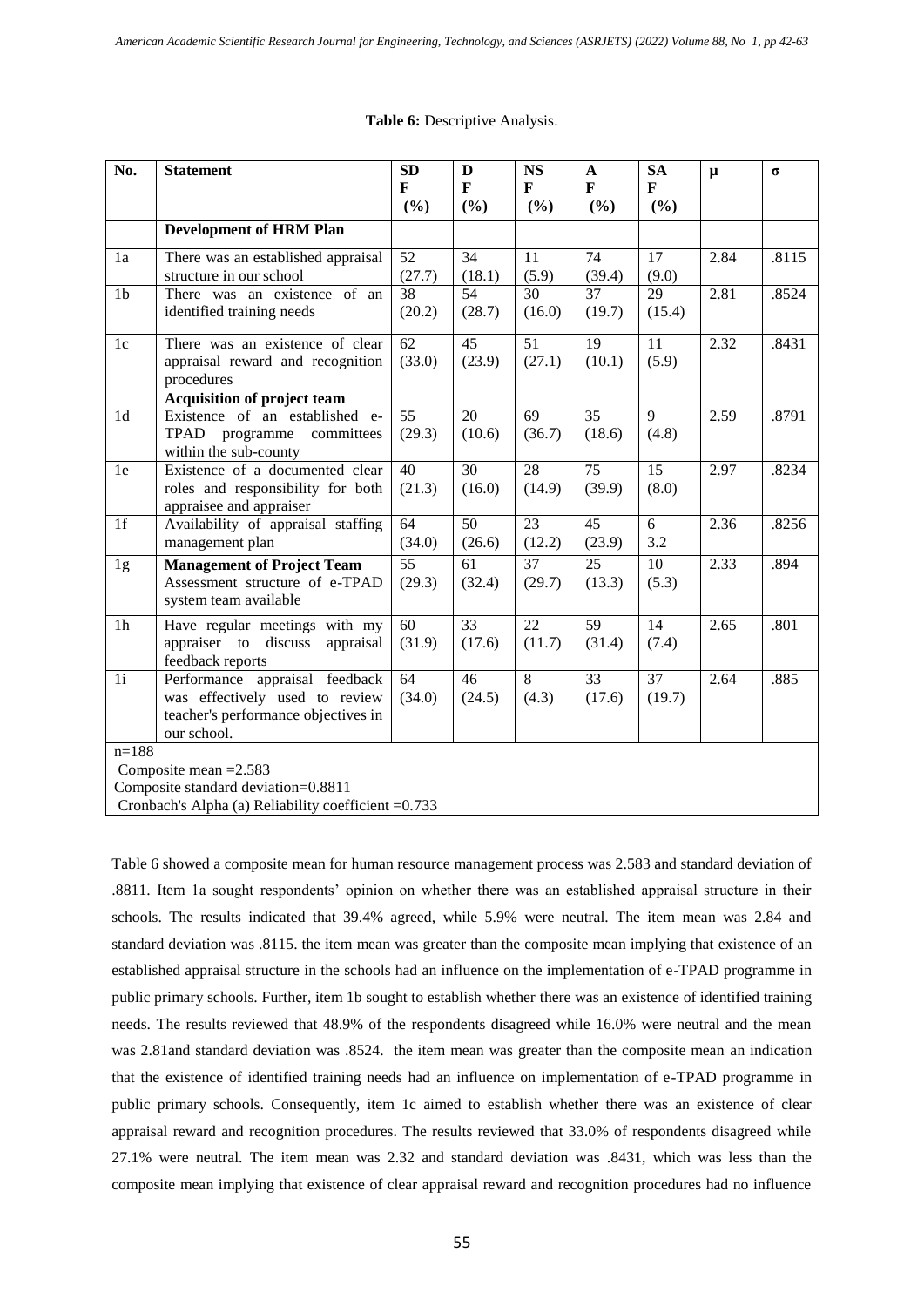on implementation of e-TPAD programme in public primary. These results concurred with the views of the interviewees who indicated that teachers were not requested their training needs directly, since the information was given by their respective head teachers who forwarded the information to curriculum staff officers. They further indicated that clear appraisal structure existed within the schools, as teachers were aware who to appraise them at any given time. The same views were given by one of the education officer that;

*"Teachers' training needs was given by head teachers whom we requested to provide, therefore teachers might not be aware it was provided."*

These results revealed there was inadequate development of human resource management plan, where teachers were not involved directly and could have a negative effect on implementation of e-TPAD programme in public primary schools. Item 1e sought the opinion of respondents on the existence of an established e-TPAD programme committee in the sub county. The results indicated 29.3% strongly disagreed while 36.7% were neutral. The item mean was 2.59 and standard deviation of .8791, which was slightly higher than the composite mean. This implied that existence of e-TPAD programme committee in the sub county had a slight influence on implementation of e-TPAD programme in public primary schools. Further, item 1f established the existence of a documented clear roles and responsibilities for both appraise and the appraiser. The results indicated 39.7% of respondents agreed while 14.9% were neutral. The item mean was 2.97 and standard deviation of .8234, which was greater than the composite mean. This implied that the existence of documented clear roles and responsibilities for both appraise and appraiser had an influence on implementation of e-TPAD programme in public primary schools. Likewise, item 1g sought to establish availability of appraisal staff management plan. The results reviewed 60.6% of respondents had disagreed while 12.2% were neutral. The item mean was 2.36 and standard deviation of .8256 which was lower than the composite mean. This implied that availability of appraisal staff management plan had an influence on implementation of e-TPAD programme in public primary schools. However, the results contradicted views of interviewees, who indicated that there existed an established e-TPAD programme committee at the sub-county level comprising of sub-county director TSC and MOE and all CSOs with well stated roles for each category. The contradiction could be caused by the fact that teachers were not informed on the committee formation as evidenced earlier that top-down sensitization was not clearly done. An education officer 3 mentioned that:-

*"I was given a letter from the county director appointing me as a member of e-TPAD programme committee with a responsibility of implementing e-TPAD in my zone. I was responsible for training teachers within my zone among other duties".*

This indicated that although the committees were well established, with their roles well given, very little was done to ensure teachers were informed about it and also inform them that they were part of the team as they were key in the implementation of the e-TPAD programme, which has a negative impact on implementation of e-TPAD programme in public primary schools.

Item 1h sought the availability of assessment structure of e-TPAD system team. The results indicated that 61.7% of respondents disagreed assessment structure of e-TPAD system team was available while 29.7% were neutral.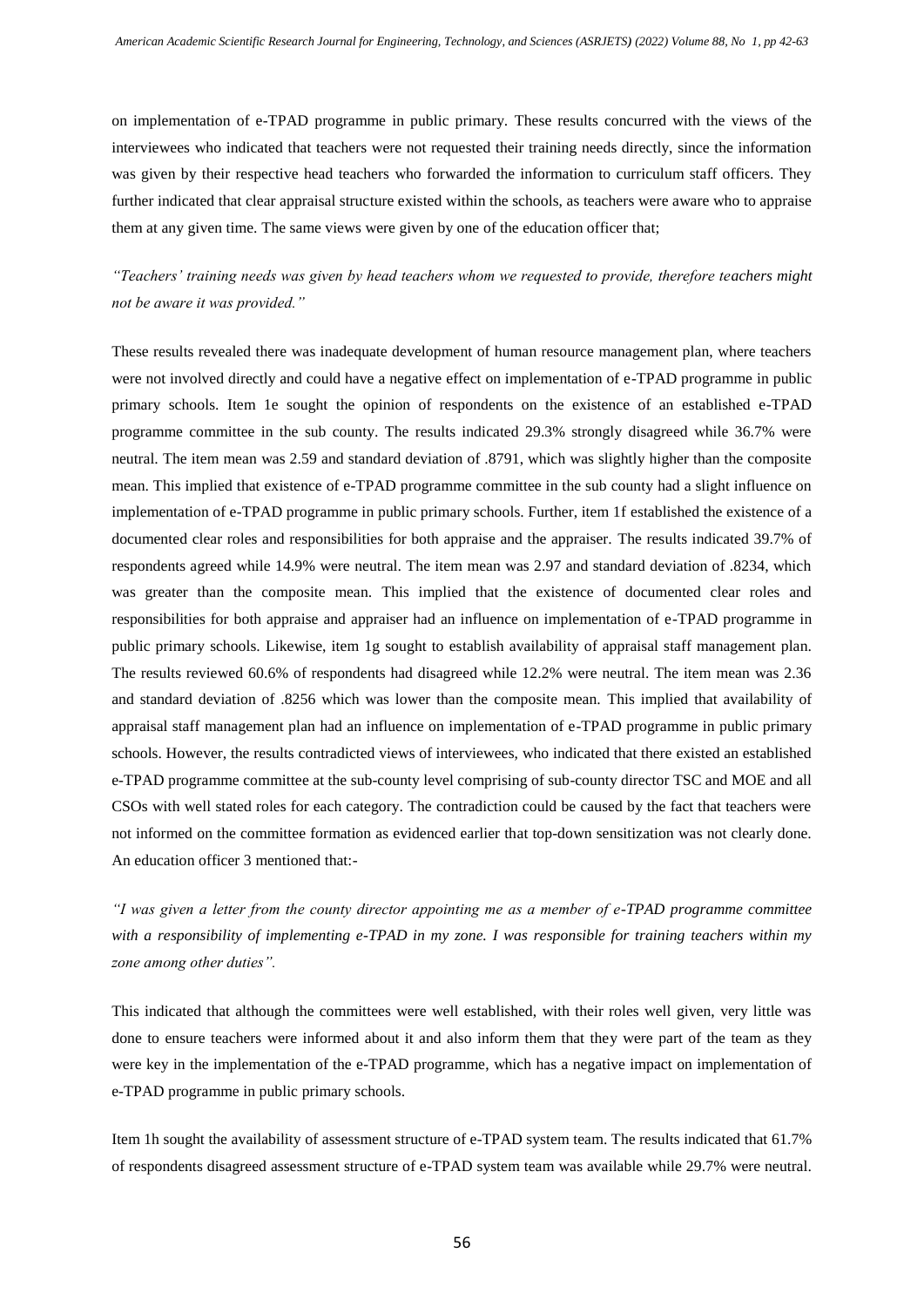The item mean was 2.33 and standard deviation of .894 an indication that availability of an assessment structure of e-TPAD system team had no influence on implementation of e-TPAD programme in public primary schools. Likewise, item 1i aimed to establish whether respondents had regular meetings with my appraiser to discuss appraisal feedback reports. The results showed that 49.5% of respondents disagreed while 11.7% were neutral. The item mean was 2.65 and standard deviation of .801, and it was slightly higher than the composite mean. This signals that having regular meetings with my appraiser to discuss appraisal feedback reports had influenced the implementation of e-TPAD programme in public primary schools. Further, item 1j sought to establish whether appraisal feedback was effectively used to review teacher's performance objectives in their school. The results reviewed that 58.5% of respondents disagreed while 4.3% were neutral. The item mean was slightly higher than the composite mean an indication that appraisal feedback was effectively used to review teachers' performance objectives in their schools had a slight influence on implementation of e-TPAD programme in public primary schools. However, education officers views revealed that there existed a system assessment structure where each CSO was answerable to sub-county director, who was also answerable to the county director, not only on matters about e-TPAD system but also for all other duties assigned to us. An education officer 6 indicated that;-

*"There exists a structure on who should appraise who within the school. Teachers knew who to discuss their targets with and who should appraise them. The structure is very clear within the school".*

This contradicted the opinions of teachers which was neutral from the composite mean figure, that they neither agreed nor disagreed that there was management of project team, which showed some teachers knew about the structure.

## *5.1.2. Hypothesis Testing*

The association between human resource management process and implementation of e-TPAD programme in public primary schools was assessed by employing Pearson's Product Moment technique and the null hypothesis was tested:

H0: Human resource management process has no significant relationship on implementation of e-TPAD in public primary schools in Kitui County, Kenya.

A composite mean of human resource management process was used as the independent variable and a composite mean of implementation of e-TPAD programme in public primary schools used as dependent variable to enable testing of null hypothesis. The findings were illustrated in Table 7.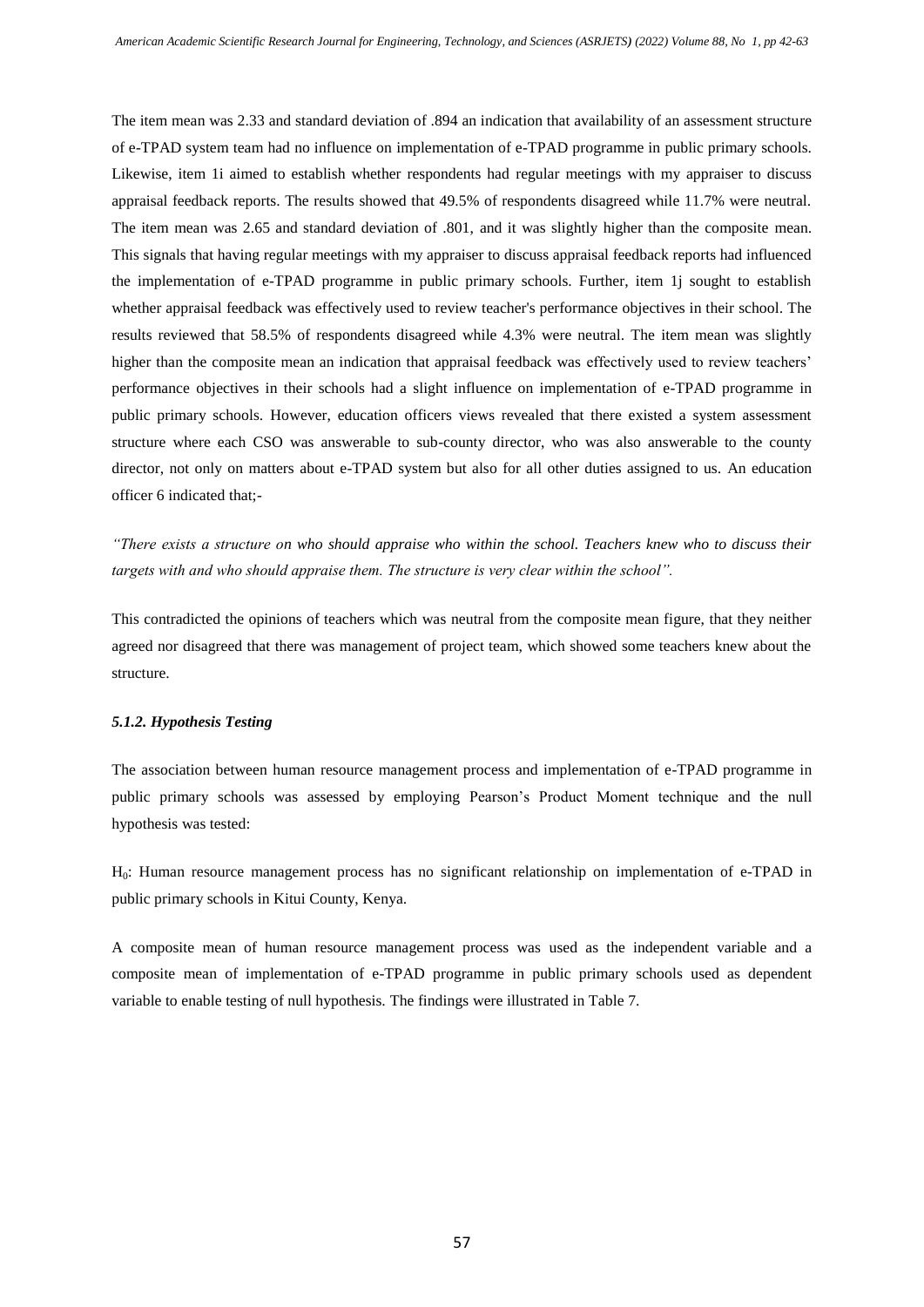|                                   |                            | Implementation<br>programme in<br>schools | of<br>public | e-TPAD<br>primary |
|-----------------------------------|----------------------------|-------------------------------------------|--------------|-------------------|
| Human Resource Management Process | <b>Pearson Correlation</b> | $.376**$                                  |              |                   |
|                                   | Sig. (2-tailed)            | .000                                      |              |                   |
|                                   | N                          | 188                                       |              |                   |

# **Table 7:** Human Resource Management Process and Implementation of e-TPAD programme Correlation Matrix.

**\*\* Correlation is significant at the 0.01 level (2-tailed).**

The findings in Table 7established that r=.376; p=0.000<0.05 implying there was a weak statistical significant relationship between human resource management process and implementation of e-TPAD programme in public primary schools. This provided enough evidence to reject the null hypothesis that human resource management process has no significant relationship with implementation of e-TPAD programme and therefore concluded that human resource management process had a significant relationship on implementation of e-TPAD programme in public primary schools in Kitui County, Kenya.

Following the correlation results, the researcher employed simple linear regression analysis to assess whether human resource management process statistically influenced implementation of e-TPAD programme in public primary schools. Table 8 illustrates the regression analysis findings.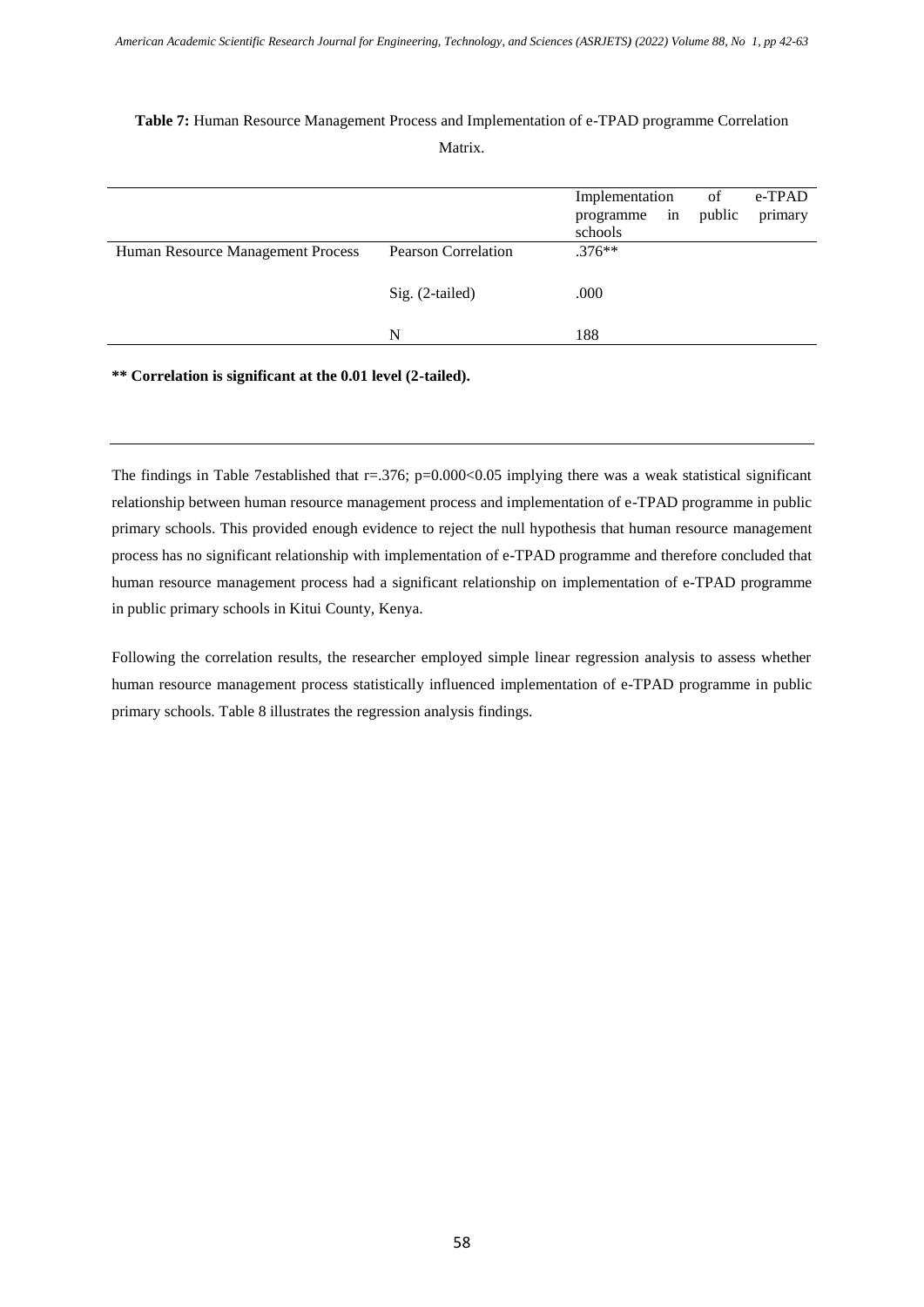|                    |                   |                                   |                     | Std. |                                 | <b>ErrorChange Statistics</b> |               |              |        |              |                       |              |
|--------------------|-------------------|-----------------------------------|---------------------|------|---------------------------------|-------------------------------|---------------|--------------|--------|--------------|-----------------------|--------------|
| Model              | R                 | R SquareSquare                    | <b>Adjusted Rof</b> |      | <b>Estimate</b>                 | theR<br><b>Change</b>         | <b>Square</b> | F Change df1 |        | df2          | Sig.<br><b>Change</b> | $\mathbf{F}$ |
|                    | .376 <sup>a</sup> | .142                              | .137                | .564 |                                 | .142                          | 30.712        |              |        | 186          | .000                  |              |
| ANOVA <sup>b</sup> |                   |                                   |                     |      |                                 |                               |               |              |        |              |                       |              |
|                    |                   |                                   | Sum                 | of   |                                 |                               |               |              |        |              |                       |              |
| Model              |                   |                                   | Squares             |      | Df                              |                               | Mean Square   |              | F      |              | Sig.                  |              |
| 1                  |                   | Regression                        | 9.764               |      | 1                               |                               | 9.764         |              | 30.712 |              | .000 <sup>a</sup>     |              |
|                    | Residual          |                                   | 59.133              |      | 186                             |                               | .318          |              |        |              |                       |              |
|                    | Total             |                                   | 68.897              |      | 187                             |                               |               |              |        |              |                       |              |
|                    |                   |                                   |                     |      | <b>Coefficients<sup>a</sup></b> |                               |               |              |        |              |                       |              |
|                    |                   |                                   |                     |      |                                 | Unstandardized                |               | Standardized |        |              |                       |              |
| Model              |                   |                                   |                     |      |                                 | Coefficients                  |               | Coefficients |        | t            | Sig.                  |              |
|                    |                   |                                   |                     |      | <sub>B</sub>                    |                               | Std. Error    | <b>B</b> eta |        | <sub>B</sub> |                       | Std. Erro    |
| 1                  |                   | (Constant)                        |                     |      | 1.984                           | .128                          |               |              |        | 15.531       | .0000                 |              |
|                    |                   | human resource<br>process $(X_1)$ | management          |      | .259                            | .047                          |               | .376         |        | 5.542        | .0002                 |              |

# **Table 8:** Regression analysis of Human Resource Management Process and Implementation of e-TPAD

programme**.**

a. Predictors: (Constant), human resource management process

b. Dependent Variable: implementation of e-TPAD programme in public primary schools

The regression analysis findings in Table 8 indicated R squared (.142) which implied that only 14.2% of variation in implementation of e-TPAD programme in public primary schools was explained by human resource management process, which means 85.6% of difference was described by other factors not in the model. The model coefficients show a beta value of 0.259, denoting that a unit increase in communication management process causes 25.9 percent increase in implementation of e-TPAD programme in public primary schools. The results of ANOVA indicate model is statistically significant, F  $(1, 186)$  =30.712, with a p-value 0.000<0.05.

The researcher further achieved the model  $Y = a + \beta_3 X_3 + e$ ;

Where  $a = 1.984$ ,  $\beta_{3=}0.259$  X<sub>3</sub>, e=0.047

Therefore,

 $Y= 1.984 + 0.259 X_3$ 

The model coefficients showed a beta value of 0.259, inferring that a unit increase in human resource management process caused 25.9% increase in the implementation of e-TPAD programme. Overall model was statistically significant at p=0.000<0.05; implying implementation of e-TPAD programme in public primary schools could dependably be predicted by the level of human resource management process undertaken during initiation stage.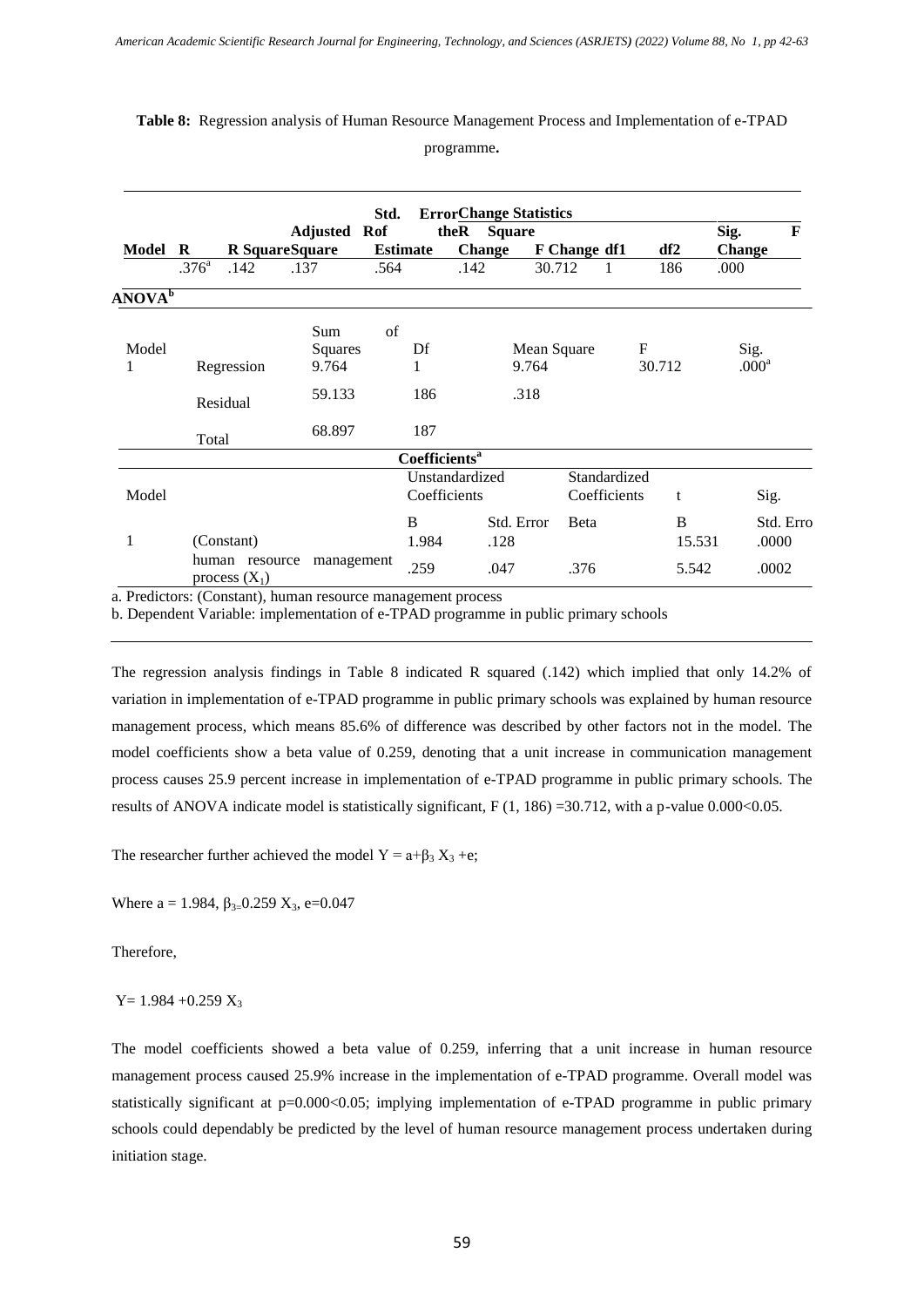From the survey results, communication management process features in project initiation processes to a neutral extent ( $\mu = 2.58$ ;  $\sigma = .8811$ ) and weakly correlates with the implementation of e-TPAD programme (r = 0.376 at  $p = 0.05$ ). Although studies relating to the human resource management process on implementation of e-TPAD programme seem to be limited, there were some studies based on influence of human resource management practices on project success. Bearing in mind that implementation of e-TPAD programme is part of projects, references were made on these studies. A study by [10], found that employees' performance and appraisal, recruitment and selection are most human resource management practices that have influence in project implementation. This was supported by a study done by [11], who also found that employee's recruitment and selection, employee's compensation system, and employee's performance and appraisal influence the project success.

#### **6. Conclusion**

The research found that there was a weak statistical significant relationship between human resource management process and implementation of e-TPAD programme in public primary schools. It was therefore concluded that human resource management process should be enhanced fully, especially in involving teachers in identifying their training needs and installing clear rewards and recognition procedures, so that the e-TPAD programme could be implemented fully with majority of teachers uploading their appraisals themselves without seeking for assistance. Teachers should be made aware of each and every planning in any project being undertaken and proper sensitization should be carried out prior to implementation. From the literature, it is evident that stakeholder involvement in any project is essential to enhance project implementation and success.

#### **Acknowledgement**

I acknowledge all my supervisors, my husband and children for their precious support they accorded me during my study.

# **References**

- [1] H. Z. Henriksen and K. N. Andersen, "Electronic records management systems implementation in the Pakistani local government Article information :," no. February 2019, 2008, doi: 10.1108/09565690810858505.
- [2] N. Garcia-Carbonell, F. Martin-Alcazar, and G. Sanchez-Gardey, "Understanding the HRM-Performance Link: A Literature Review on the HRM Strategy Formulation Process," Int. J. Bus. Adm., vol. 5, no. 2, pp. 71–81, 2014, doi: 10.5430/ijba.v5n2p71.
- [3] T. R. Devi, "The Role of Project Manager in Improving the Projects Performance," vol. 5, no. 8, pp. 27–29, 2013.
- [4] United Republic of Tanzania. "Primary Education Development Programme (PEDP) Phase III" Dar es Salaam: Ministry of Education and Vocational Training. (2012 - 2016).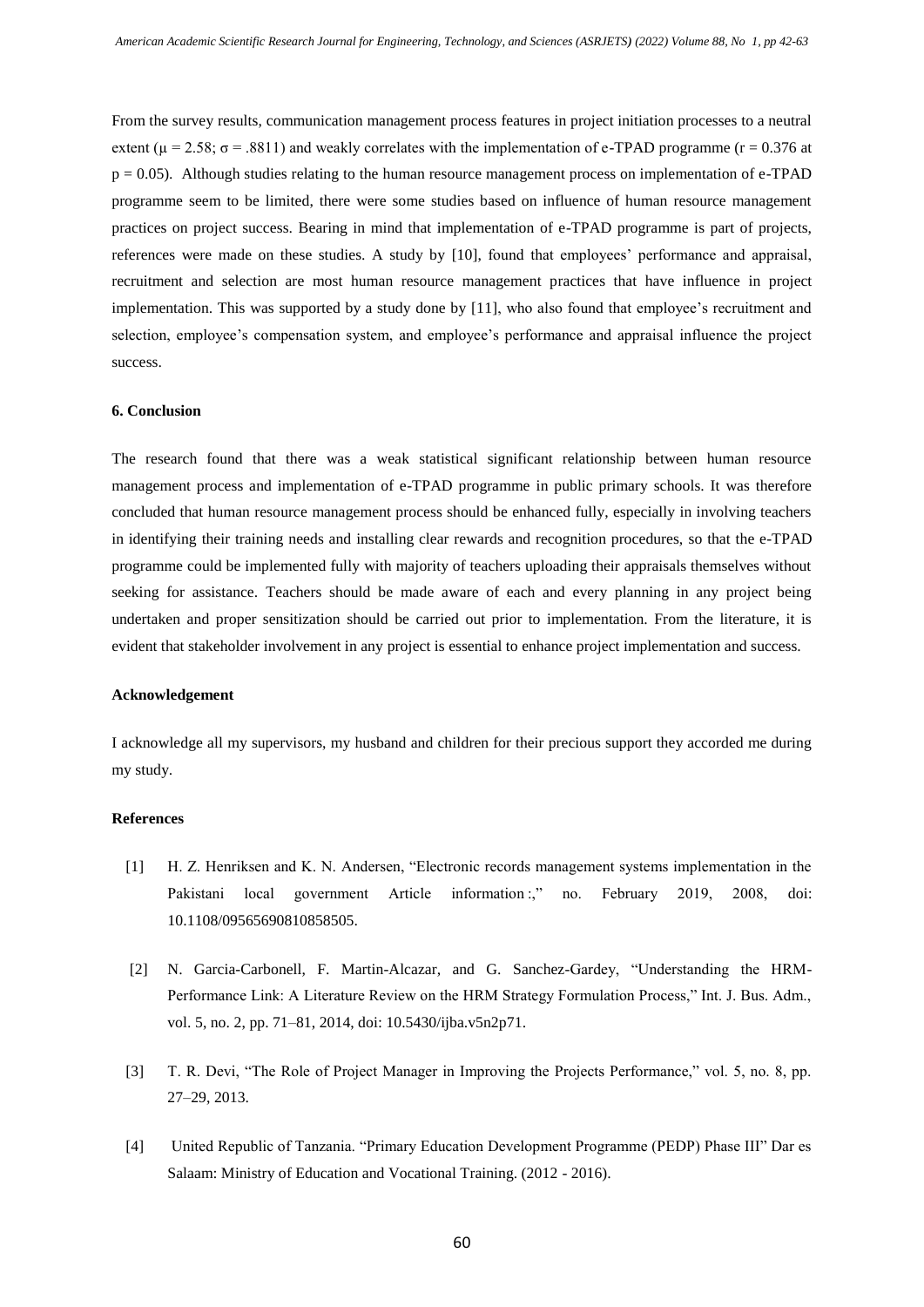- [5] TSC. "Annual Report", 2015/2016.
- [6] Robbins, S. & Decenzo, D. "Human resource management". 7th Ed 2002. New York: Wiley
- [7] C. M. Scott-young, C. Scott-young, and D. Samson, "Project success and project team management : Evidence from capital projects in the process industries Project success and project team management : Evidence from capital projects in the process industries," no. January 2018, 2008, doi: 10.1016/j.jom.2007.10.006.
- [8] C. C. Araújo, "The Influence of IT Project Manager Competencies on Team Commitment Full Paper," pp. 1–18, 2015.
- [9] H. N. Imran, H. A. B. Syed, A. Shazia, and Kashif ur Rehman, "The impact of human resource (HR) performance management on project outcome," African J. Bus. Manag., vol. 5, no. 21, pp. 8491–8499, 2011, doi: 10.5897/ajbm11.665.
- [10] H. Sarwar, and J. Aftab, "Role of HRM in Project Success of Project Oriented Organizations in Southern Role of HRM in Project Success of Project Oriented Organizations in Southern Punjab , Pakistan," no. August, 2016.
- [11] A. S. Khan and F. Rasheed, "ScienceDirect Human resource management practices and project success , a moderating role of Islamic Work Ethics in Pakistani project-based organizations," JPMA, 2014, doi: 10.1016/j.ijproman.2014.08.006.
- [12] J. Ward, J. Peppard, and E. Daniel, "Managing the Realization of Business Benefits from IT Investments," MIS Q., vol. 6, no. 1, pp. 1–11, 2007.
- [13] B. Johnson, and A.J. Onwuegbuzie, "Mixed methods research: A research paradigm whose time has come", no. October 2004, vol 33, pp.14-26, [doi:org/10.3102/0013189X033007014](https://doi.org/10.3102%2F0013189X033007014)
- [14] J. W. Cheswell, "Educational Research, Qualitative and Mixed Methods Approach" Third Edition, 2014, London Sage Publishers, Inc.
- [15] D. Giles, "Advanced research methods in pychology". Routledge Taylor & Francis Group,2014, London.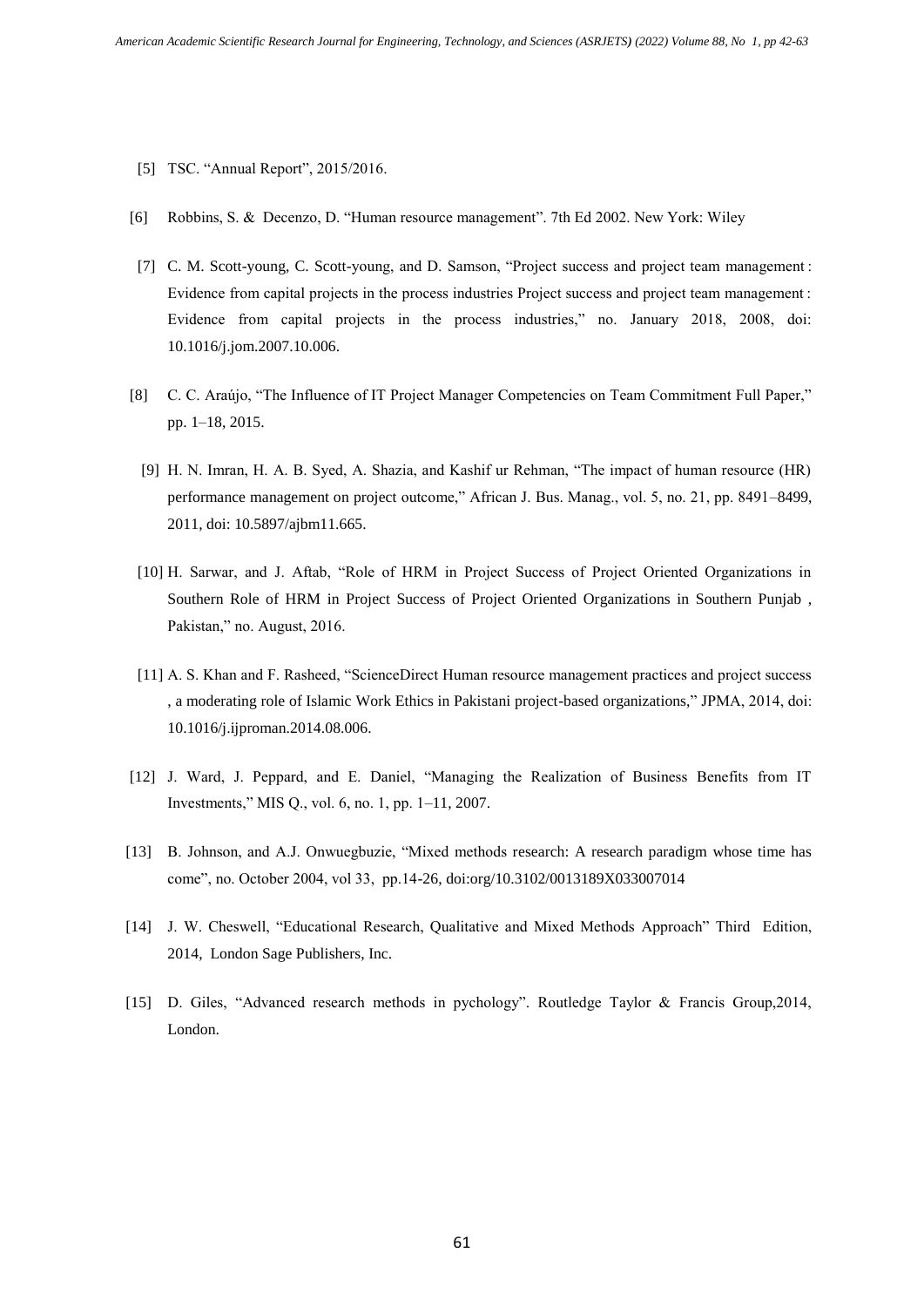# **7. Appendices**

Appendix 1: Linearity test



**Figure 2**

Appendix 2: Regression Analysis of Human Resource Management Process and Implementation of e-TPAD programme